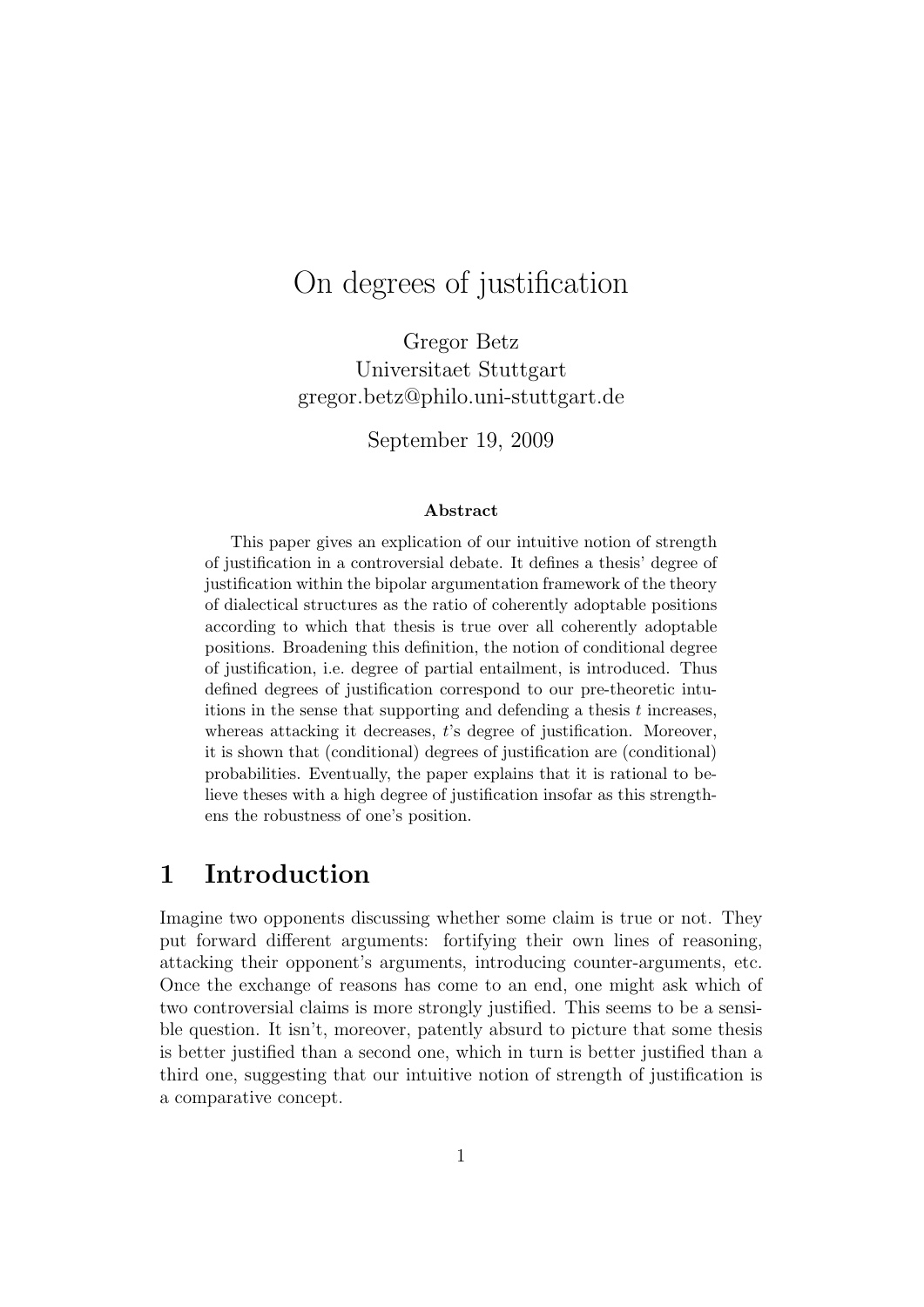Three examples, taken from three different debates, namely about the reality global warming, scientific relativism and British foreign policy, shall carve out the vague idea that justification comes in degrees. The following list contains three central claims, A, B and C, taken from each of these debates, which can be intuitively ordered according to their respective strength of justification: A is better justified than B, and B is better justified than C.

The reality of global warming<sup>1</sup>:

- (A) Ongoing climate change is partially man-made.
- (B) As a consequence of global warming, the Greenland ice sheet will melt in the course of the next centuries.
- (C) There is no significant human influence on the global climate system.

Scientific relativism:

- (A) Scientific theories work, i.e. enable us to control and manipulate nature.
- (B) Scientific theories become ever more empirically adequate, accumulating the success of previous theories.
- (C) Scientific theories are approximately true, and converge against the true description of nature.

British foreign policy:

- (A) Britain should stay in the European Union.
- (B) Britain should adopt the single European currency.
- (C) Britain should give up its permanent seat in the security council.

Yet why would one judge that climate change being partially man made is better justified than the prediction that Greenland will ultimately melt? Why is the advice to stay in the EU better justified than the one to join the Euro? These questions do not ask for specific arguments that warrant the respective statements; they inquire generally as to the features of the corresponding debates which are responsible for our judgement regarding the strength of justification.

One way to approach the idea which underlies this paper's attempt to give a precise explication of the notion of degree of justification consists in turning these questions upside down. Instead of "Is  $t$  well justified?" consider the question "Given the debate with its inferential relations, what would have to be the case such that  $t$  were false?"! The fewer 'possibilities' we can

<sup>1</sup>Compare for example Rahmstorf and Schellnhuber (2006).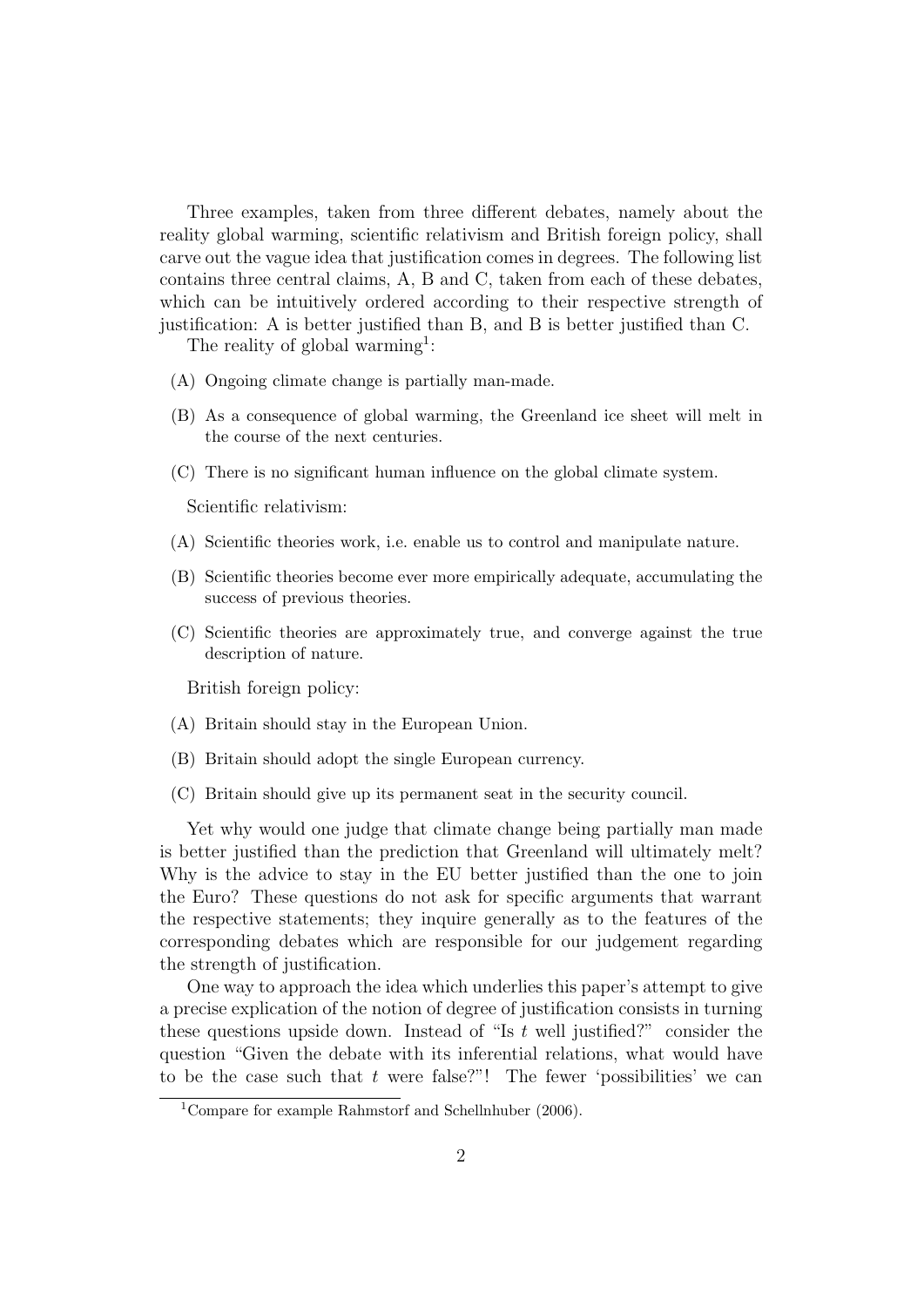envisage such that  $t$  becomes false, the better justified is the thesis  $t$ . Yet what are these 'possibilities'? We may think of them, I suggest, as *positions* one can coherently adopt in the debate. Thence, if  $t$  is true from almost every coherent position one can embrace in a debate,  $t$  is well justified, whereas if t is only true from a very specific perspective, then  $t$  is not so well justified. Furthermore,  $t_1$  is better justified than  $t_2$  if  $t_1$  is false in fewer coherent positions than  $t_2$ . Returning to the examples, "Scientific theories work" is better justified than "Scientific theories are approximately true" because the former statement will be true in most coherent positions in the philosophy of science controversy, whereas the latter is true only from a few specific (e.g. realist) perspectives.

A formal explication of our pre-theoretic notion of strength of justification proves its worth by capturing and systematising our intuitions and our argumentative practice. This is, however, not to say that these intuitions are infallible. A theoretic concept of degree of justification which successfully represents many of our intuitions, thus explaining current discursive practice, is not necessarily falsified when in contradiction with other intuitions. On the contrary, these might be rectified in the light of the theoretic findings.

Having outlined the basic idea underlying this paper, I shall, next, briefly comment on how the concrete implementation of that very idea within the theory of dialectical structures relates to existing approaches in the literature. The comparative notion of justification can be caught in an argumentation theory which accommodates multiple degrees of justification, and degrees of belief, e.g. Pollock's theory of defeasible reasoning with variable degrees of belief (Pollock, 2001).<sup>2</sup> One possible starting point for developing such a many-value evaluation procedure are subjective probabilities. "Probabilistic argumentation frameworks" have been proposed, for instance, by Laskey and Lehner (1989), Haenni et al. (2000), Haenni and Lehmann (2003), or Kohlas (2003). Betz (2008) is an attempt to apply subjective probabilities to evaluate dialectical structures. All these approaches commonly assume that belief comes in degree, and that is what enables them to represent degrees of justification. This paper, in contrast, tries to accommodate a quantitative notion of degree of justification within a bivalence framework. In order to do so, it builds on the (basic concepts of the) theory of dialectical structures as developed by Betz (2009).<sup>3</sup>

<sup>2</sup>The approach presented in this paper, however, rejects a major principle of Pollock's theory, namely the weakest link principle.

<sup>3</sup>A dialectical structures is a special type of bipolar argumentation framework as developed by Cayrol and Lagasquie-Schiex (2005). Cayrol and Lagasquie-Schiex extend the abstract approach of Dung (1995) by adding support-relations to Dung's framework which originally considered attack-relations between arguments only. A specific interpretation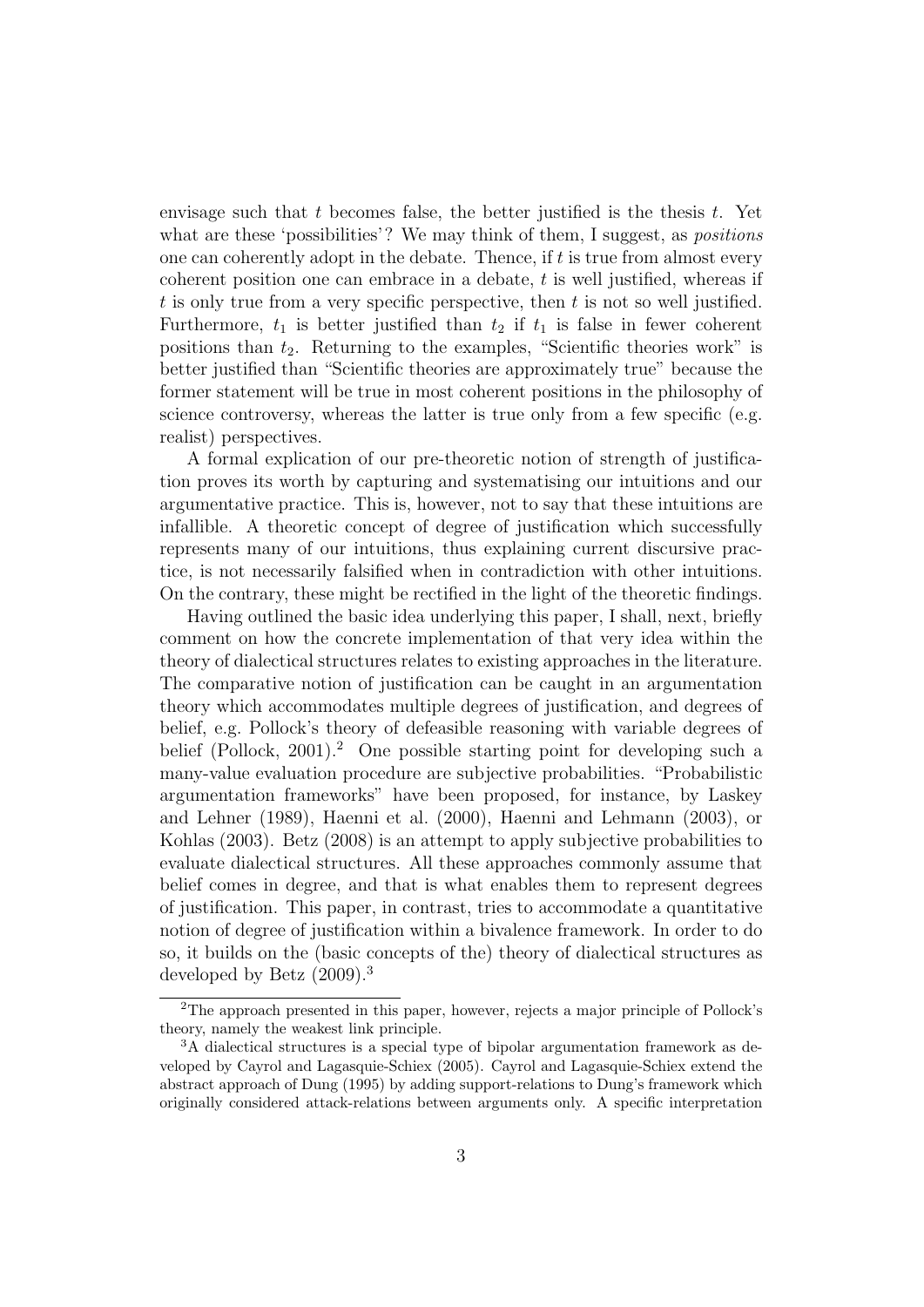The subject matter of a theory of dialectical structures are debates. Debates consist of arguments and theses which can be reconstructed as premissconclusion structures.<sup>4</sup> Moreover, it is assumed that arguments are reconstructed as deductively valid. The set of reconstructed arguments and theses is labelled  $T^5$  An argument  $a_1 \in T$  supports (attacks) an argument  $a_2 \in T$  if and only if the conclusion of  $a_1$ , briefly:  $C(a_1)$ , is equivalent (contradictory) to a premiss of  $a_2$ . The support- and attack-relation, U and A respectively, that are thus defined on  $T$  make up the dialectical structure of the debate  $\tau = \langle T, A, U \rangle$ .<sup>6</sup>

A two-coloured, directed graph is an appropriate mathematical model of a dialectical structure, and a helpful visualisation, too. Accordingly, arguments are the graph's nodes; a green (red) arrow between two arguments signifies that one supports (attacks) the other. While using the colour-terminology for convenience, I will visualise these two relations as curly and straight arrows, i.e.  $A(a, b) \iff a \rightarrow b$  and  $U(a, b) \iff a \rightarrow b$ .

The general idea sketched in this introduction will be unfolded in the next two sections. Section 2 introduces the key concept of a coherent position a proponent can rationally adopt in a dialectical structure. Building on this notion, section 3 defines the degree of justification, as well as related concepts such as the conditional degree of justification and the degree of partial entailment. Section 4 proves basic properties of degrees of justification, demonstrating that the concept, as it has been defined, dovetails well with our pre-theoretic intuitions. The mathematical structure of degrees of justification is further elucidated by showing, in section 5, that degrees of justification are probabilities, and that degrees of partial entailment are conditional

of Dung's abstract framework that analyses arguments as premiss-conclusion structures is carried out in Bondarenko et al. (1997).

<sup>4</sup>For the reconstruction of natural language arguments, in particular philosophical ones, compare Tetens (2004).

<sup>5</sup>Note that, unlike in approaches by Lin and Shoham (1989) or the interpretation by Prakken and Vreeswijk  $(2001, p 256)$  of Dung  $(1995), T$  is not supposed to contain arguments which can be constructed given the propositions put forward in a debate (or, more generally, some INPUT) but only those arguments that have been explicitly stated (though not necessarily fully). This emphasis on real reasoning as opposed to ideal reasoning seems to be more in line with the approaches of Pollock (1987, 1995), Vreeswijk (1997), or Verheij (1996).

<sup>6</sup>Accordingly, if two arguments conflict, i.e. possess contrary conclusions, they do not necessarily attack each other as defined here. The "assumption attack" as well as "undercutting" an argument (cf. Pollock, 1970; Prakken and Vreeswijk, 2001) can both be represented in this framework as an attack on an argument's premiss. Moreover, indirect attacks, i.e. attacks on an argument's subconclusion c−, can be made explicit by reconstructing the attacked argument as two arguments,  $a_1$  and  $a_2$ , such that  $c-$  is the conclusion of  $a_1$  and a premiss of  $a_2$ ,  $a_1$  supporting  $a_2$  and  $a_2$  being the argument attacked.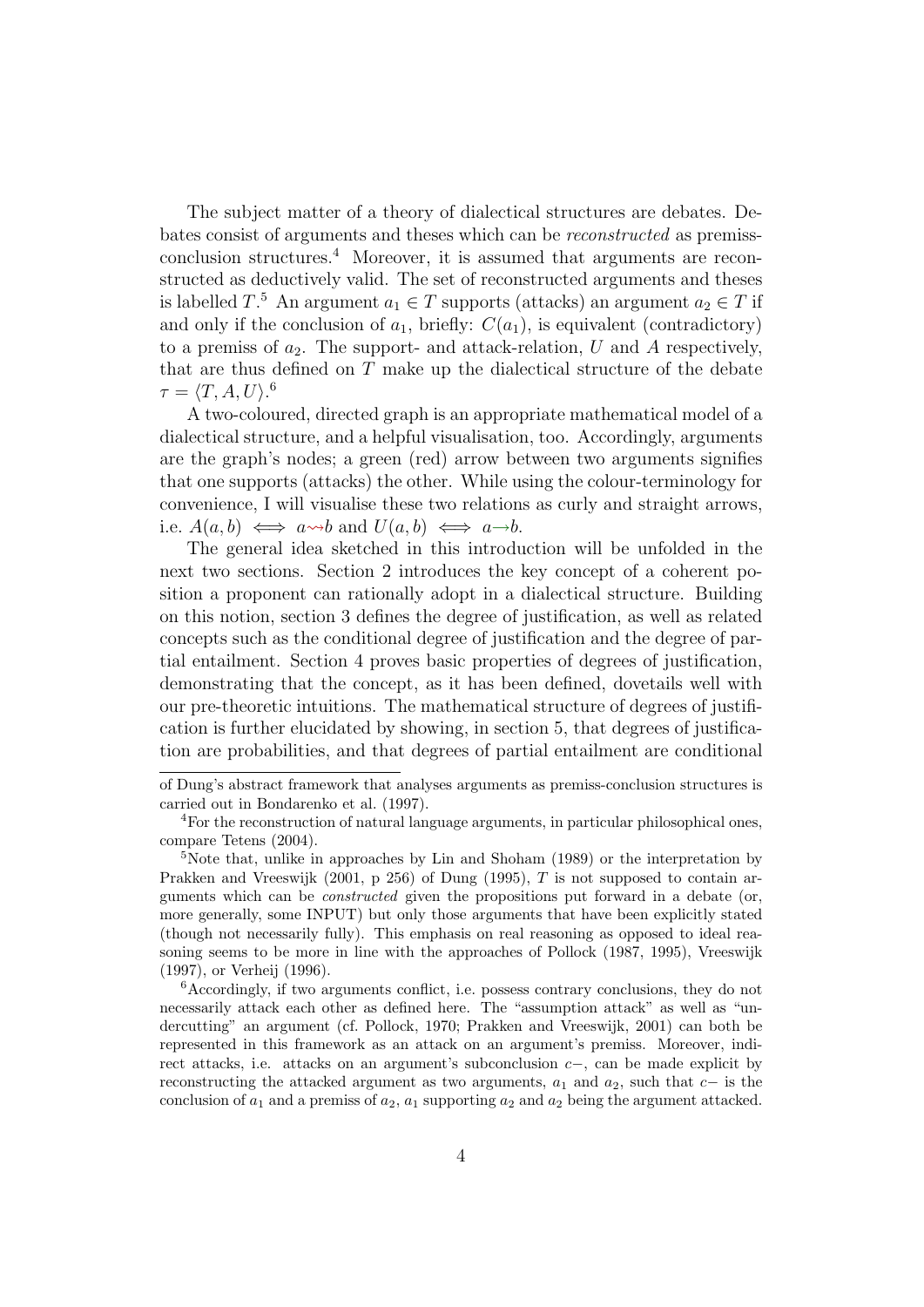probabilities. The degree of justification is related to other concepts of the theory of dialectical structures, in particular the notion of  $\tau$ -deducibility, in section 6. This results in distinguishing two notions of dialectical entailment. Eventually, section 7 discusses whether there is a gap between rational belief on the one hand, and beliefs with high degree of justification on the other hand. It suggests that it is rational to believe a thesis with high degree of justification insofar as one aims at maximising the robustness of one's position.

## 2 Coherent positions in dialectical structures

In the light of what has been said so far, defining the degree of justification requires first and foremost to explicate the notion of a position which can (i) be coherently adopted in a debate and according to which (ii) some thesis is true. Betz (2009) proposed to identify coherent positions in dialectical structures with closed and complete subdebates in equilibrium. This paper, however, develops an alternative notion of a coherent position which is based on evaluating sentences rather than entire arguments. Appendix A will relate these alternative concepts to each other, demonstrating that for every sentence-based coherent position there is a corresponding closed, complete subdebate in equilibrium, and vice versa.

This said, we can define a position on some dialectical structure  $\tau$  as a truth value assignment to the sentences which figure in arguments and theses in  $\tau$ .

**Definition 1 (Complete position)** Let  $\tau = \langle T, A, U \rangle$  be a dialectical structure and S be the sentences occurring in  $\tau$ . A truth value assignment  $\mathcal{Q}$ :  $S \to \{\mathbf{t}, \mathbf{f}\}\$ is called a complete position on  $\tau$ .

A partial position does not necessarily assign truth values to all sentences in  $\tau$ .

Definition 2 (Partial position) Let  $\tau = \langle T, A, U \rangle$  be a dialectical structure and S be the sentences occurring in  $\tau$ . A truth value assignment  $\mathcal P$ :  $S' \to \{\mathbf{t}, \mathbf{f}\}\$  with  $S' \subseteq S$  is called a partial position on  $\tau$ .

Let N denote the empty position  $(S' = \emptyset)$  which assigns no truth value to any sentence.

Note that a complete position is, according to this definition, a partial position, too. A partial position on some dialectical structure can extend another partial position.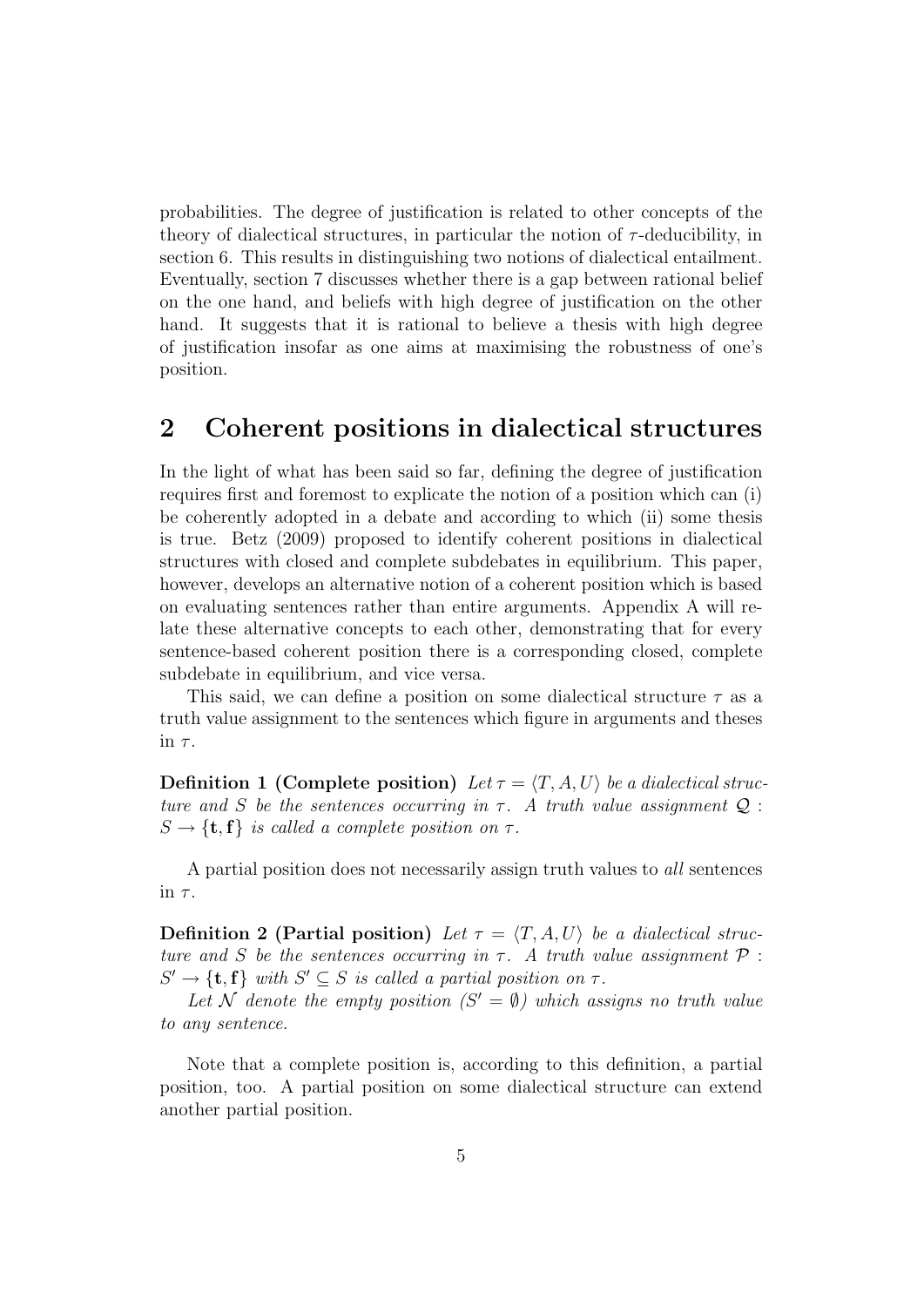Definition 3 (Extension of a partial position) Let  $\tau = \langle T, A, U \rangle$  be a dialectical structure, S be the sentences occurring in  $\tau$ , and  $S_1 \subseteq S_2 \subseteq S$ . A partial position  $\mathcal{P}_2 : S_2 \to \{\mathbf{t}, \mathbf{f}\}\$ extends a partial position  $\mathcal{P}_1 : S_1 \to \{\mathbf{t}, \mathbf{f}\}\$ if and only if  $\mathcal{P}_2(p) = \mathcal{P}_1(p)$  for all  $p \in S_1$ .  $\mathcal{P}_2$  is called an extension of  $\mathcal{P}_1$ .

Moreover, partial positions, provided they don't assign different truth values to the very same sentence, can be combined so as to give rise to a new (partial) position.

**Definition 4 (Union of positions)** Let  $\tau = \langle T, A, U \rangle$  be a dialectical structure, S be the sentences occurring in  $\tau$ , and  $\mathcal{P}_1 : S_1 \to \{\mathbf{t}, \mathbf{f}\}, \mathcal{P}_2 : S_2 \to \{\mathbf{t}, \mathbf{f}\}\$ represent two partial positions on  $\tau$  which agree on  $S_1 \cap S_2$ . The union of these two positions,  $(\mathcal{P}_1 \& \mathcal{P}_2) : S_1 \cup S_2 \rightarrow \{t, f\}$ , assigns every sentence a truth value as follows,

$$
p \mapsto \begin{cases} \mathcal{P}_1(p) & \text{if } p \in S_1 \\ \mathcal{P}_2(p) & \text{if } p \in S_2 \setminus S_1 \end{cases}.
$$

A dialectical structure encodes logical and inferential relations between the sentences its arguments are composed of: Some of these sentence are contradictory or equivalent—which gives rise to dialectical relations (i.e. support and attack) between the arguments—, moreover, some sentences imply others, namely insofar as they occur as premisses and conclusion in an individual argument. These relations impose certain constraints on what positions can be reasonably adopted given a dialectical structure  $\tau$ . E.g., it would clearly be irrational to consider all the premisses of an argument true, and its conclusion false.<sup>7</sup> The following definition of a dialectically coherent position summarises the conditions a position must satisfy in order to be reasonably adoptable given the logical constraints encoded in  $\tau$ .

Definition 5 (Coherent complete position) Let  $\tau = \langle T, A, U \rangle$  be a dialectical structure and S be the sentences occurring in  $\tau$ . A complete position  $Q$  on  $\tau$  is dialectically coherent if and only if

- 1. Q assigns identical truth values to equivalent sentences in S,
- 2. Q assigns complementary truth values to contradictory sentences in S, and
- 3. every argument  $(p_1, \ldots, p_n; c) \in T$  with true premisses,  $\mathcal{Q}(p_1) = \ldots =$  $\mathcal{Q}(p_n) = \mathbf{t}$ , has a true conclusion,  $\mathcal{Q}(c) = \mathbf{t}$ .

<sup>7</sup>Recall that we assume arguments to be reconstructed as deductively valid.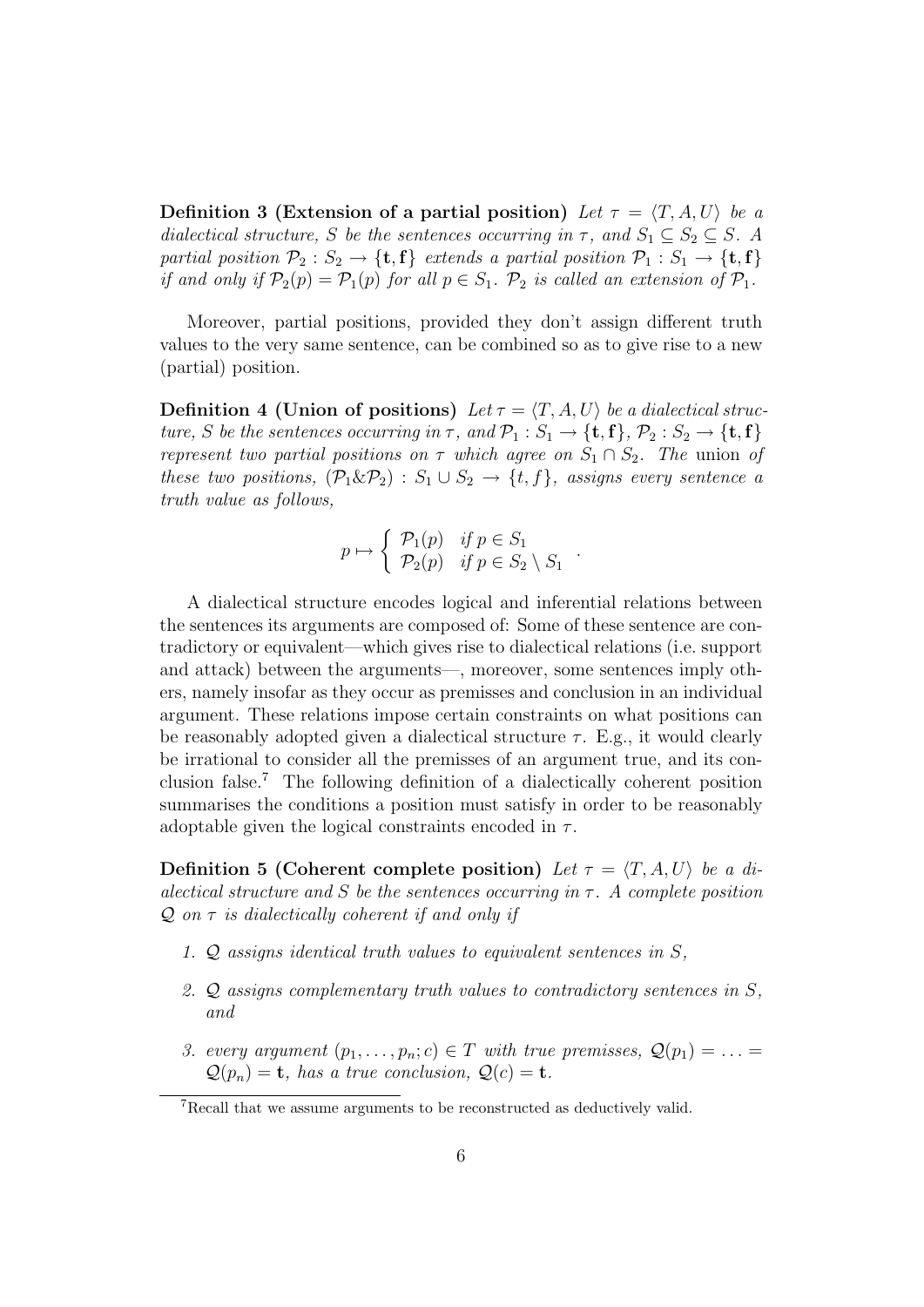Besides the logical constraints encoded in a dialectical structure, positions might have to satisfy additional conditions imposed by a body of background knowledge. Representing background knowledge as a partial position on  $\tau$ , we can define

Definition 6 (Conditionally coherent complete position)  $Let \tau = \langle T, A, U \rangle$ be a dialectical structure and  $\beta$  be a partial position on  $\tau$ . A complete position  $Q$  on  $\tau$  is dialectically coherent conditional to  $B$  if and only if

- 1.  $Q$  is dialectically coherent on  $\tau$ , and
- 2. Q extends B.

Can these definitions be generalised so that they apply to partial positions, too? As a first attempt, one could simply require that a partial position had to satisfy the corresponding criteria with respect to those sentences to which it assigns truth values. That, however, would be inappropriate, as the following example shows.

### Example 1



Consider the partial position  $\mathcal{P}$ :

$$
\begin{array}{c c c c}\n & c & p_2 & p_3 & p_4 \\
\hline\n\mathcal{P} & f & t & t\n\end{array}
$$

With a view to  $\{c, p_2, p_3, p_4\}, \mathcal{P}$  satisfies the three conditions of dialectical coherence. Still, something is wrong with  $P$ : Although it does not assign a truth value to  $p_1$ , a proponent adopting  $P$  is committed to  $p_1$ , because she accepts the premisses of  $a_2$ . However, this conflicts with her view that  $p_2$ , the second premiss of  $a_1$ , is also true whereas the conclusion of  $a_1, c$ , is false. Examples of this type motivate the following definition.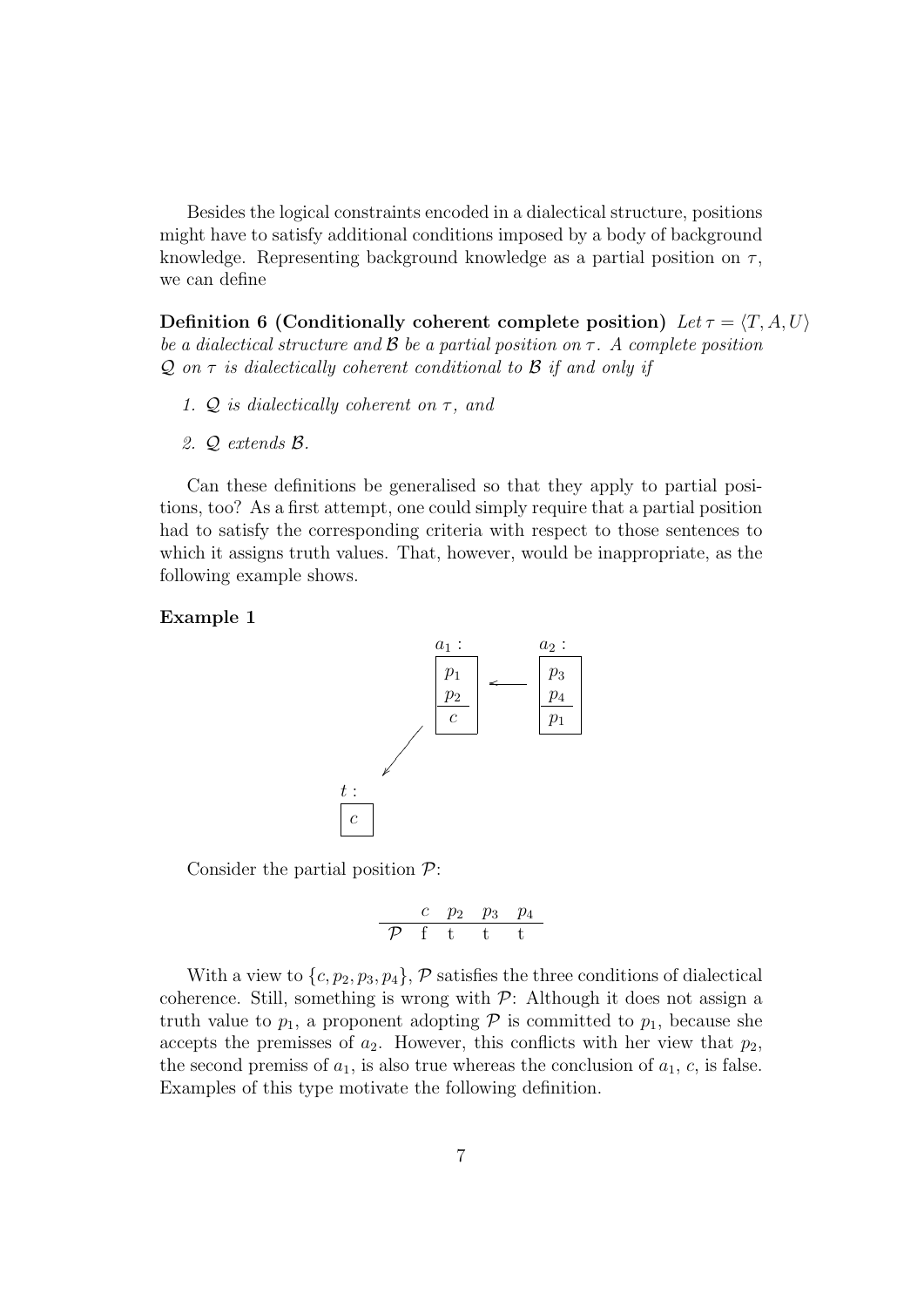**Definition 7 (Coherent partial position)** Let  $\tau = \langle T, A, U \rangle$  be a dialectical structure. A partial position  $P$  on  $\tau$  is dialectically coherent if and only if there is a dialectically coherent complete position  $Q$  on  $\tau$  which extends  $P$ .

 $P$  is dialectically coherent conditional to some partial position  $B$  iff there is a complete extension of  $P$  that is dialectically coherent conditional to  $B$ .

We may now introduce two further concepts of which we will make use in section 5.

Definition 8 ( $\tau$ -certain partial position) Let  $\tau = \langle T, A, U \rangle$  be a dialectical structure. A partial position  $P$  is called " $\tau$ -certain" if and only if it is extended by every coherent and complete position on  $\tau$ .

Definition 9 ( $\tau$ -exclusive of a partial positions) Let  $\tau = \langle T, A, U \rangle$  be a dialectical structure. Two partial positions  $P_1$  and  $P_2$  are called " $\tau$ -exclusive" if and only if there is no coherent and complete position on  $\tau$  which extends both  $\mathcal{P}_1$  and  $\mathcal{P}_2$ .

Let us eventually note some properties of coherent positions before we use that very concept to define degrees of justification in the next section.

- 1. Whether a partial position  $P$  is coherent or not depends on  $\tau$ , in particular on the arguments in  $\tau$  which impose coherence constraints (definition 5) on  $\mathcal{P}$ .
- 2. A partial position which is coherent on some  $\tau$  might become incoherent if  $\tau$  is extended by introducing additional arguments.
- 3. Dialectical incoherence, though, is monotonic in the sense that a partial position which is incoherent on  $\tau$  will be incoherent on every dialectical structure that is obtained by introducing further arguments into  $\tau$ .
- 4. Every partial position which is not dialectically coherent on some  $\tau$  is logically inconsistent.
- 5. The reverse, however, is not true. Let  $\tau$  be a dialectical structure. A partial position which is logically inconsistent is not necessarily dialectically incoherent on  $\tau$ . This is because the logical relations that hold between the debate's sentences and which are responsible for the logical inconsistency are not necessarily made explicit as arguments in the dialectical structure; yet, only those inferential relations between sentences which are represented as arguments in  $\tau$  are taken into account when evaluating a position for dialectical coherency. Considering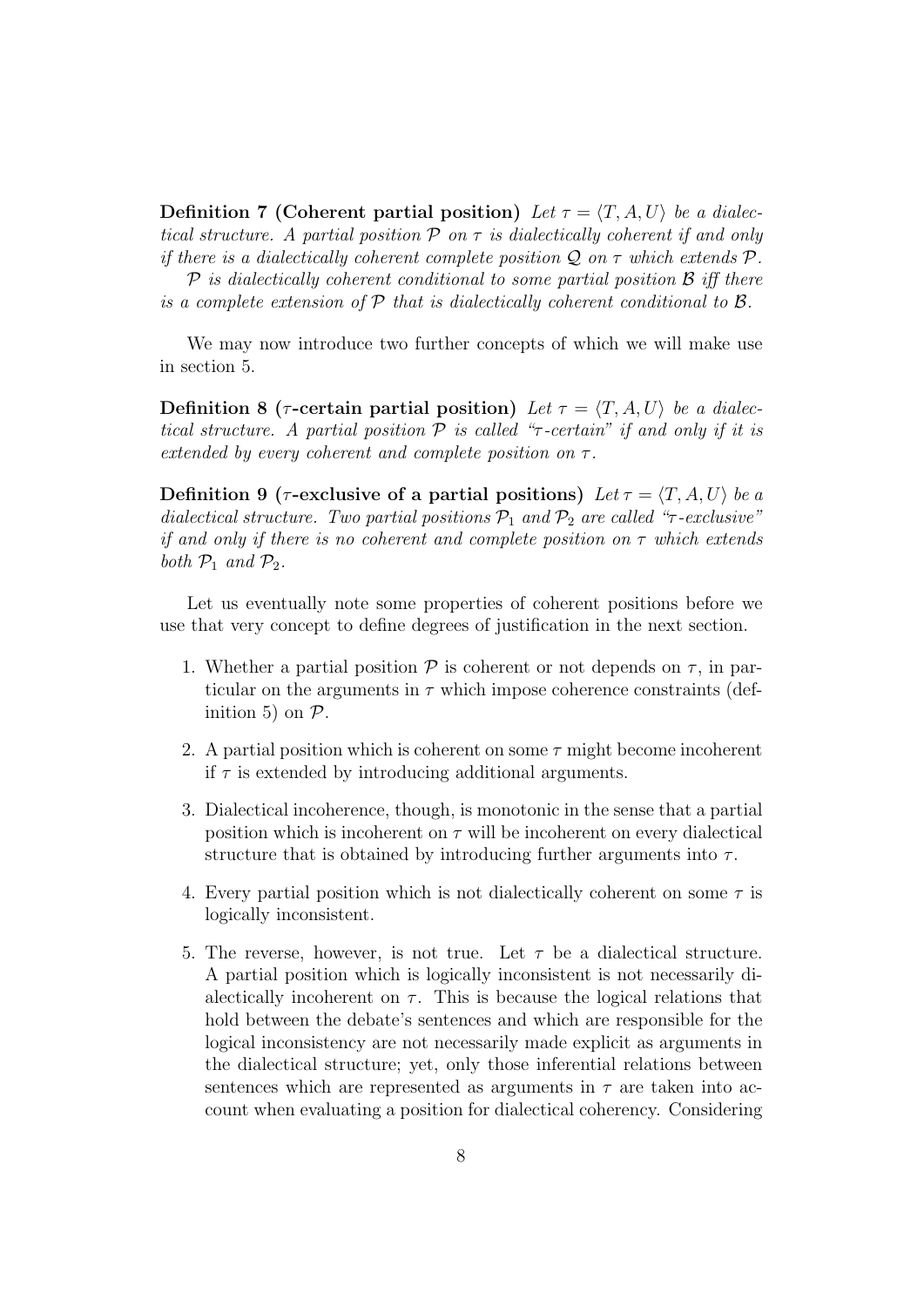but the inferential relations that have been 'discovered' so far at a certain state of a debate, dialectical evaluation is an evaluation of real as opposed to ideal reasoning.

6. Once a partial position  $P$  which is dialectically coherent on  $\tau$  is shown to be logically inconsistent,  $\tau$  can be extended by adding further arguments (and without introducing new sentences) to  $\tau'$  so that  $\mathcal P$  becomes dialectically incoherent on  $\tau'$ .

Observation 3 gives directly rise to the following lemma.

Lemma 1 (Coherent positions in expanded dialectical structures) Let  $\tau = \langle T, A, U \rangle$  and  $\tau' = \langle T', A', U' \rangle$  be two dialectical structures with  $T \subset T'$  and  $A = A'|_T$ ,  $U = U'|_T$ . Every dialectically coherent, complete position on  $\tau'$  extends a dialectically coherent, complete position on  $\tau$ .

## 3 The degree of justification

The preliminary analysis in the introduction suggested that the degree of justification of some thesis depends on whether it is true according to most positions one can reasonably adopt, or whether it is true only from very few, specific points of view. With the notion of a coherent position in a dialectical structure at hand, we can capture that general idea in the following definition.

Definition 10 (Degree of justification) Let  $\tau = \langle T, A, U \rangle$  be a dialectical structure and P be a partial position on  $\tau$ . The degree of justification of P in  $\tau$  is

$$
J_{\tau}(\mathcal{P}) = \frac{\sigma_{\mathcal{P}}}{\sigma},
$$

where  $\sigma$  is the number of all dialectically coherent, complete positions on  $\tau$ and  $\sigma_{\mathcal{P}}$  is the number of those dialectically coherent, complete positions which extend P.

The degree of justification of a single sentence p in  $\tau$ ,  $J_{\tau}(p)$ , equals the degree of justification of the corresponding partial position which merely assigns p the truth value t.

Let us, as an illustration, calculate the degree of justification of the sentence  $c$  in example 1. First of all, this requires to identify all dialectically coherent, complete positions on  $\tau$ . There exist altogether  $2^5$  different complete positions on  $\tau$ . Not all of them are dialectically coherent. If c is true,  $p_1$  and  $p_2$  can take any truth value. However, if c is false, at least one of  $a_1$ 's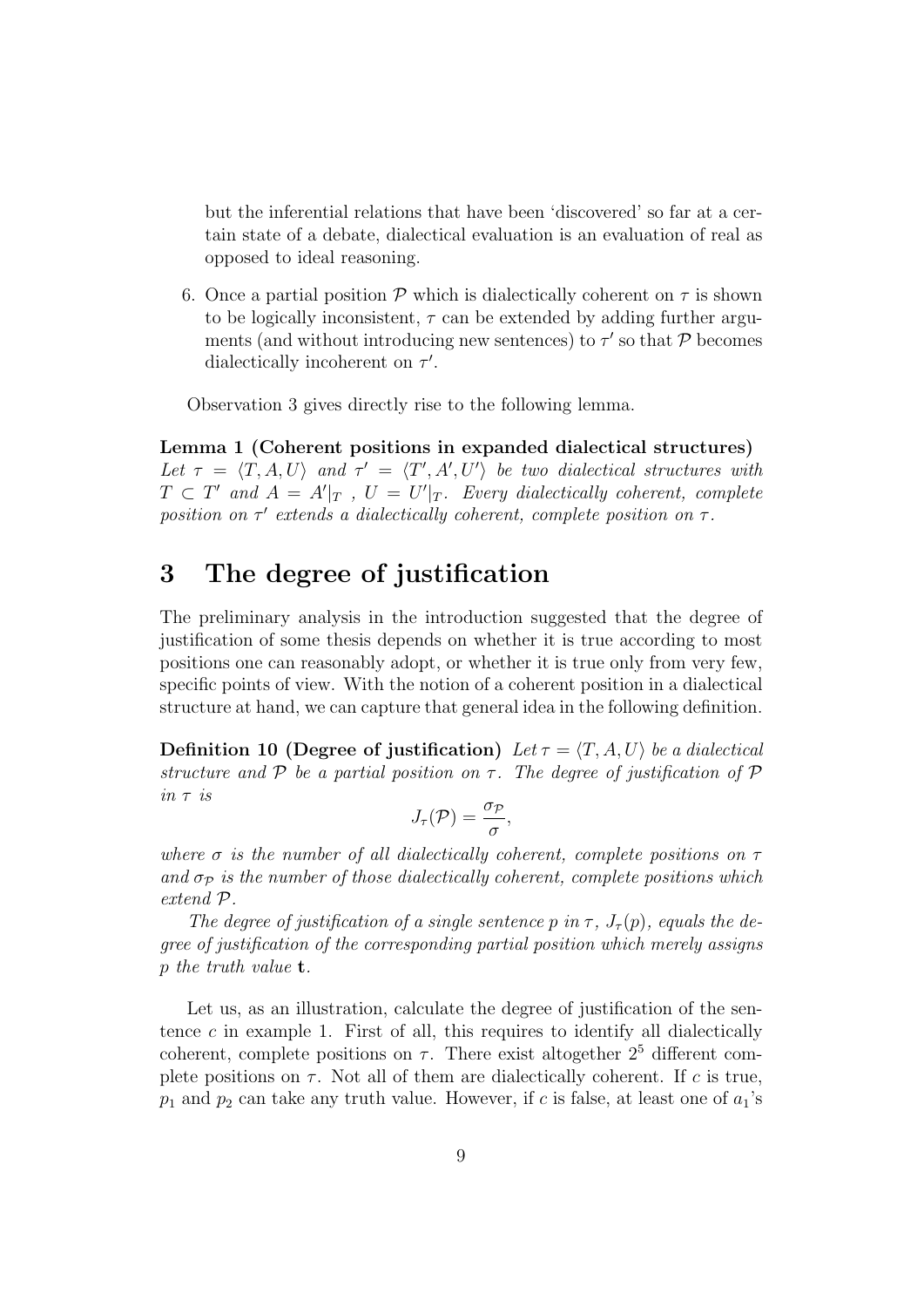|                    | $\overline{c}$ | $p_1$       | $p_2$       | $p_{3}$     | $\overline{p_4}$ |
|--------------------|----------------|-------------|-------------|-------------|------------------|
| $\mathcal{P}_1$    | t              | t           | t           | t           | t                |
| $\mathcal{P}_2$    | t              | t           | t           | t           | f                |
| $\mathcal{P}_3$    | t              | t           | t           | f           | t                |
| $\mathcal{P}_4$    | t              | t           | t           | f           | f                |
| $\mathcal{P}_5$    | t              | t           | f           | t           | t                |
| $\mathcal{P}_6$    | t              | t           | f           | t           | f                |
| $\mathcal{P}_7$    | t              | t           | f           | f           | t                |
| $\mathcal{P}_8$    | t              | $\mathbf t$ | f           | f           | f                |
| $\mathcal{P}_9$    | t              | f           | t           | t           | f                |
| $\mathcal{P}_{10}$ | t              | f           | t           | f           | t                |
| $\mathcal{P}_{11}$ | t              | f           | t           | f           | f                |
| $P_{12}$           | t              | f           | f           | t           | f                |
| $P_{13}$           | t              | f           | f           | $\rm f$     | t                |
| $\mathcal{P}_{14}$ | t              | f           | f           | f           | f                |
| $\mathcal{P}_{15}$ | f              | $\mathbf t$ | $\rm f$     | $\mathbf t$ | t                |
| $\mathcal{P}_{16}$ | f              | t           | f           | t           | f                |
| $\mathcal{P}_{17}$ | f              | t           | f           | f           | t                |
| $P_{18}$           | f              | t           | f           | f           | f                |
| $\mathcal{P}_{19}$ | f              | f           | t           | $\rm t$     | f                |
| $\mathcal{P}_{20}$ | f              | f           | t           | f           | t                |
| $\mathcal{P}_{21}$ | f              | f           | $\mathbf t$ | f           | f                |
| $\mathcal{P}_{22}$ | f              | f           | f           | t           | f                |
| $\mathcal{P}_{23}$ | f              | f           | $\rm f$     | f           | t                |
| $\mathcal{P}_{24}$ | f              | f           | f           | f           | f                |

Table 1: Dialectically coherent, complete positions in example 1.

premisses must be false, too. A similar reasoning applies to argument  $a_2$ . Table 1 lists those positions which satisfy the coherence constraints (definition 5).

14 of these 24 coherent positions assign  $c$  the truth value **t**, so

$$
J_{\tau}(c) = 14/24 \approx 0.58.
$$

Conditional degrees of justification which hold relative to a certain background knowledge can be defined as follows, making use of the concept of a conditionally coherent position.

Definition 11 (Conditional degree of justification) Let  $\tau = \langle T, A, U \rangle$ be a dialectical structure, and  $P$ ,  $B$  be two partial positions on  $\tau$ . The condi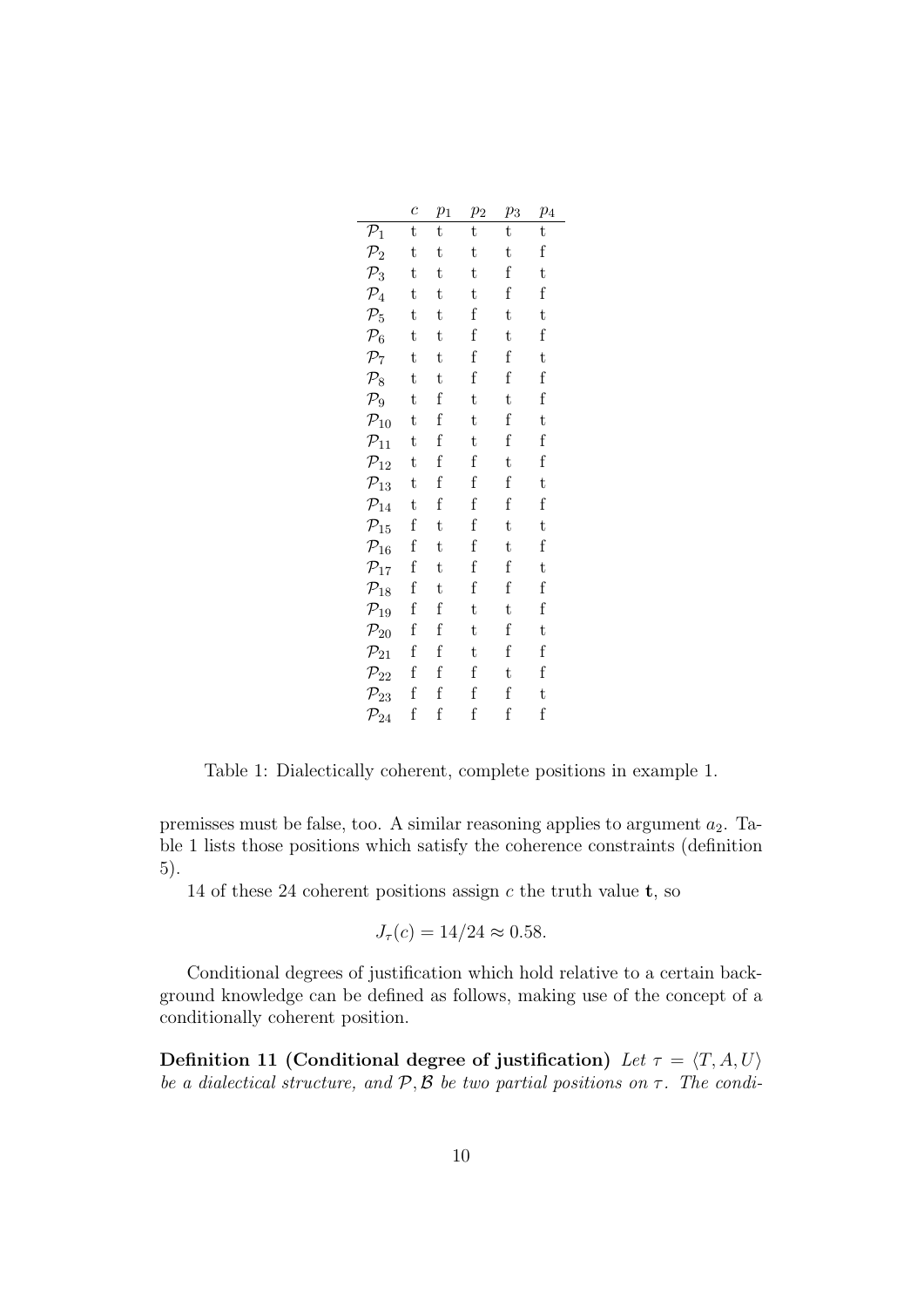tional degree of justification of P relative to B in  $\tau$  is

$$
J_{\tau}(\mathcal{P}|\mathcal{B})=\frac{\sigma_{\mathcal{P}\mathcal{B}}}{\sigma_{\mathcal{B}}},
$$

where  $\sigma_B$  is the number of all complete positions on  $\tau$  which are dialectically coherent conditional to B, and  $\sigma_{PB}$  is the number of those complete positions which are dialectically coherent conditional to  $\beta$  and which extend  $\mathcal{P}$ .

For sentences p, q, we define  $J_{\tau}(p|q) := J_{\tau}(p|Q)$  where  $P, Q$  are partial positions which assign but p, respectively q, the truth value t.

Assume that, in example 1,  $p_3$  and  $p_4$  belong to our background knowledge. How does this affect  $c$ 's (conditional) degree of justification? We define a partial position B on  $\{p_3, p_4\}$  with  $\mathcal{B}(p_3) = \mathcal{B}(p_4) = \mathbf{t}$ . As can be verified with table 1, there are three positions which are dialectically coherent conditional to B, namely  $P_1, P_5, P_{15}$ ; c is true in two of these. So

$$
J_{\tau}(c|\mathcal{B}) = 2/3 \approx 0.67.
$$

In the Tractatus, Wittgenstein made a suggestion how strict entailment can be generalised to the concept of degree of partial entailment (cf. proposition 5.15). The basic idea, which has later been seized by Carnap to develop his inductive logic (Carnap, 1950), is depicted in figure 1 and can be put, in abstract terms, like this. A sentence  $e$  implies a sentence  $h$  if and only if all 'cases' in which  $e$  is true are also cases in which  $h$  holds, i.e. the  $e$ -cases are included in the h-cases (panel (a) of figure 1). Given, however, that not all, but still most e-cases are h-cases, e does not imply h, but—that is essentially the proposal—e 'almost' implies h. Or: e implies h to the extent that the  $e$ -cases are included in the h-cases. And this, in turn, is expressed by the ratio of  $h\&e$ -cases over all e-cases (panel (b) of figure 1). That ratio is the degree of partial entailment of h by e.

Carnap implemented this idea by interpreting 'cases' as so-called statedescriptions. In the context of the theory of dialectical structures, however, cases can be identified with dialectically coherent positions on some  $\tau$ . This yields the following definition of the degree of partial entailment in a dialectical structure.

Definition 12 (Degree of partial entailment) Let  $\tau = \langle T, A, U \rangle$  be a dialectical structure and  $\mathcal{P}_1, \mathcal{P}_2$  be two partial positions on  $\tau$ . The degree of partial entailment of  $\mathcal{P}_1$  by  $\mathcal{P}_2$  in  $\tau$  is

$$
I_{\tau}(\mathcal{P}_1|\mathcal{P}_2) = \frac{\sigma_{\mathcal{P}_1\mathcal{P}_2}}{\sigma_{\mathcal{P}_2}},
$$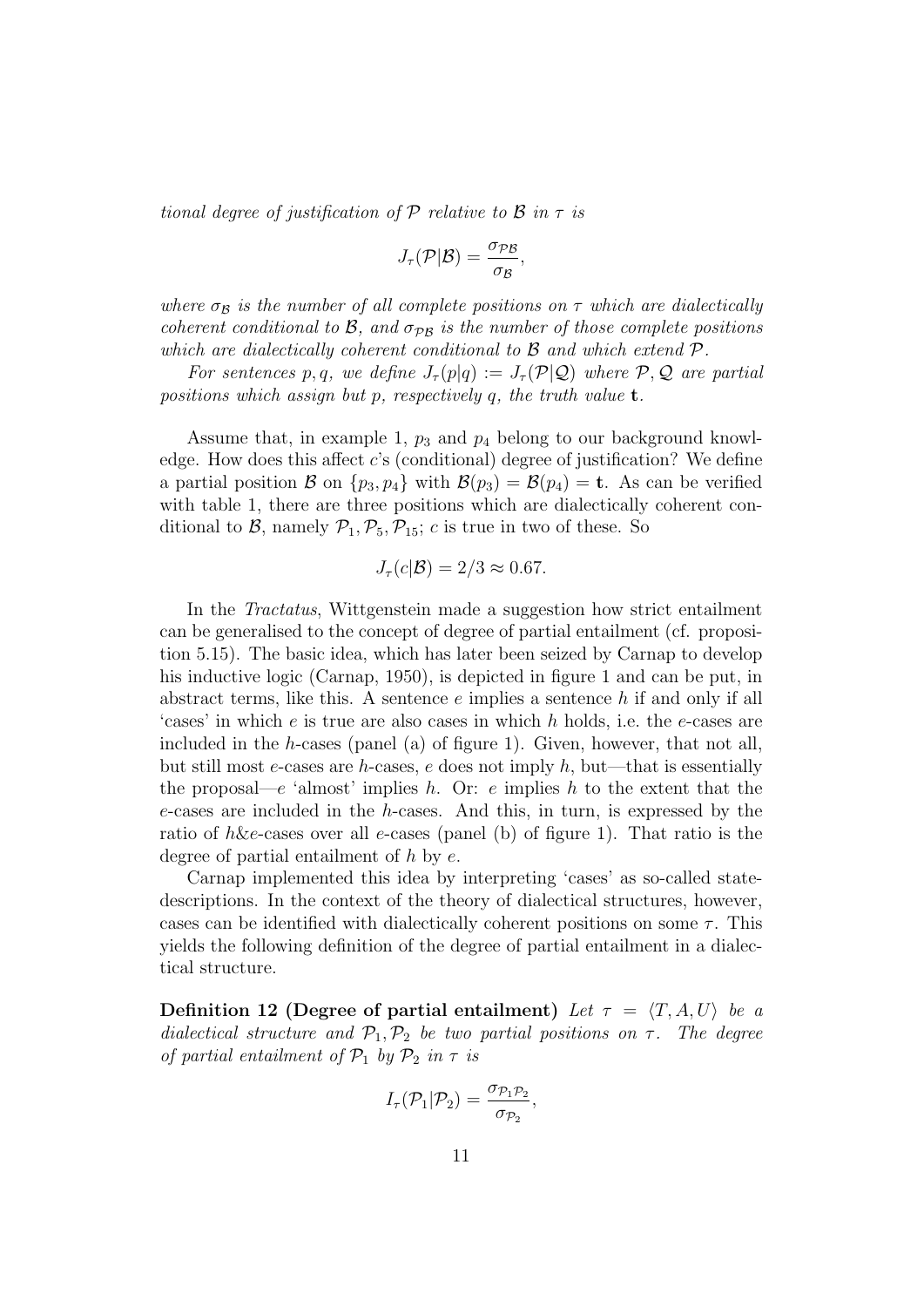

Figure 1: Degree of partial entailment. Adapted from Carnap (1950, p. 297).

where  $\sigma_{\mathcal{P}_2}$  is the number of all dialectically coherent, complete positions on  $\tau$ which extend  $\mathcal{P}_2$ , and  $\sigma_{\mathcal{P}_1\mathcal{P}_2}$  is the number of dialectically coherent, complete positions which extend  $P_1$  and  $P_2$ .

Let us calculate the degree of partial entailment of  $c$  by  $p_4$  in example 1. Thence, we have two partial positions defined on one sentence each,  $\mathcal{C}(c) = \mathbf{t}$ , and  $\mathcal{P}(p_4) = \mathbf{t}$ . There are 10 dialectically coherent, complete positions that extend  $\mathcal P$  (namely  $\mathcal P_1, \mathcal P_3, \mathcal P_5, \mathcal P_7, \mathcal P_{10}, \mathcal P_{13}, \mathcal P_{15}, \mathcal P_{17}, \mathcal P_{20}, \mathcal P_{23}$ ). Six of these extend C, too (namely  $\mathcal{P}_1, \mathcal{P}_3, \mathcal{P}_5, \mathcal{P}_7, \mathcal{P}_{10}, \mathcal{P}_{13}$ ). Thus,

$$
I_{\tau}(\mathcal{C}|\mathcal{P}) = 6/10 = 0.6.
$$

Before we investigate general properties of the degree of justification, we note that degrees of justification and degrees of partial entailment closely correspond to each other, as follows directly from the above definitions. Let  $\tau$  be a dialectical structure and let  $\mathcal{P}_1, \mathcal{P}_2$  be two partial positions on  $\tau$ , then:

1. 
$$
J_{\tau}(\mathcal{P}_1) = I_{\tau}(\mathcal{P}_1|\mathcal{N}),
$$
 and

2. 
$$
J_{\tau}(\mathcal{P}_1|\mathcal{P}_2)=I_{\tau}(\mathcal{P}_1|\mathcal{P}_2).
$$

In other words, degrees of partial entailment are nothing but conditional degrees of justification, and we shall use, in the following,  $J_{\tau}(\ldots | \ldots)$  to refer to these.

# 4 General properties of degrees of justification

This section investigates some general, 'dynamic' properties of degrees of justification. It addresses the question how degrees of justification change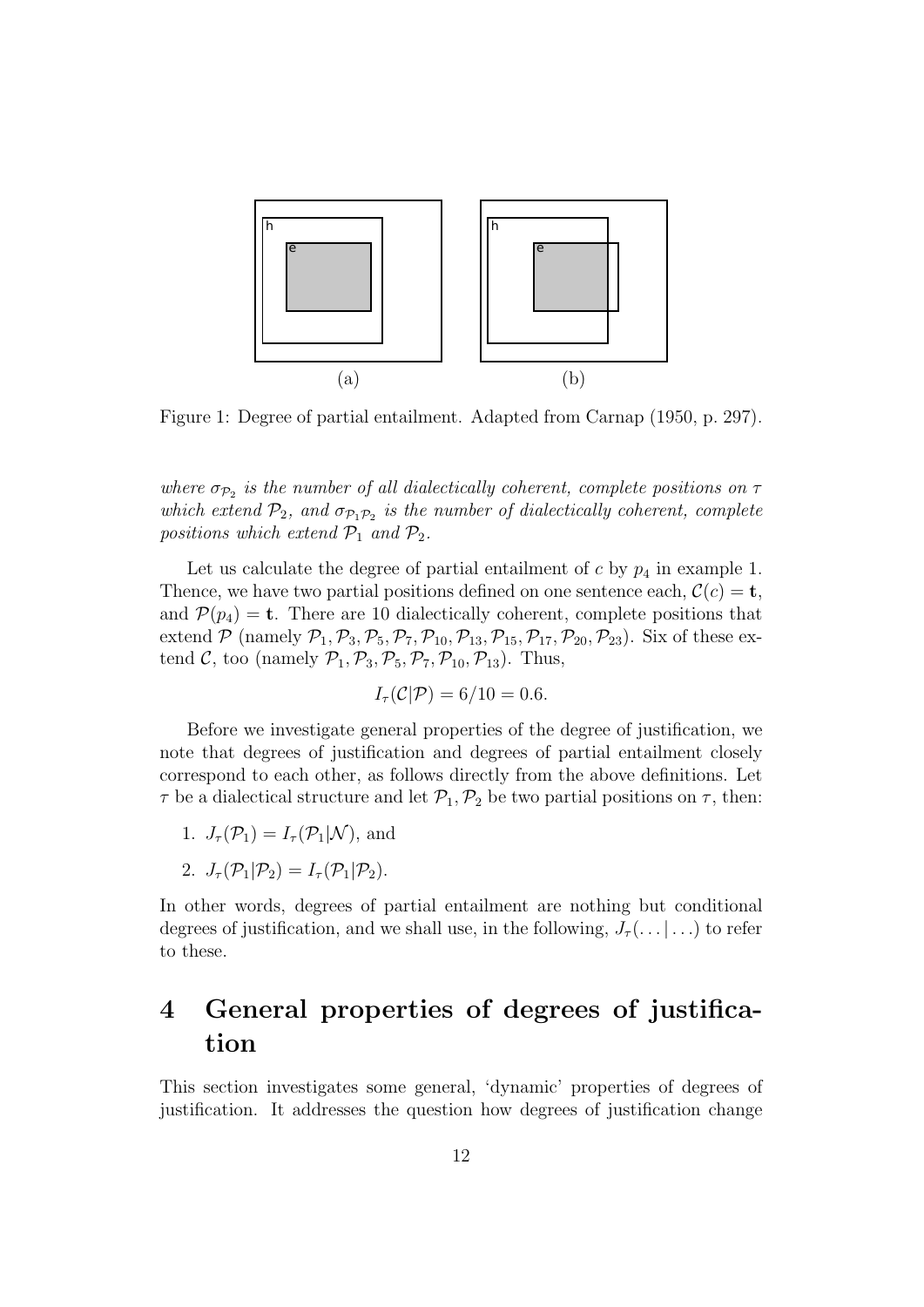when new arguments are introduced into a debate. As we seem to have some clear intuitions regarding this matter (e.g., introducing new supporting arguments for  $p$  does not decrease  $p$ 's degree of justification), this will allow us to see whether the concept of degree of justification as defined in the previous section fits to these pre-theoretic intuitions.

The following proposition states how a thesis' degree of justification changes when new and independent arguments which directly support or attack that thesis are introduced. An argument is independent given some dialectical structure  $\tau$  iff none of its premisses is equivalent or contradictory to a sentence that figures in  $\tau$ .

Proposition 1 (Direct support and attack) Let  $\tau = \langle T, A, U \rangle$ ,  $\tau' =$  $\langle T', A', U' \rangle$  be two dialectical structures where  $\tau'$  is obtained by introducing a new, independent argument a into  $\tau$ ,  $T' = T \cup \{a\}$ . Thesis  $t \in T$  states sentence p.

- 1. If  $a \rightarrow t$ , then  $J_{\tau}(p) > J_{\tau}(p)$ .
- 2. If  $a \rightarrow t$ , then  $J_{\tau}(p) < J_{\tau}(p)$ .

Proof: Assume  $a \rightarrow t$ . Let  $\sigma(\sigma')$  denote the number of all dialectically coherent, complete positions on  $\tau$  ( $\tau'$ ), and  $\sigma_p$  ( $\sigma'_p$ ) the number of dialectically coherent, complete positions on  $\tau(\tau')$  corresponding to which p is true. Now, consider an arbitrary dialectically coherent, complete position  $\mathcal P$  on  $\tau$  corresponding to which  $p$  is true. Because argument  $a$  is assumed to be independent, and because its conclusion is true in  $P$ , any truth value assignment to its premisses will extend  $P$  to a dialectically coherent, complete position on  $\tau'$ . If a has n premisses, there will be  $2^n$  dialectically coherent, complete position on  $\tau'$  which extend  $\mathcal{P}$ . As a next step, consider an arbitrary dialectically coherent, complete position  $\mathcal Q$  on  $\tau$  corresponding to which p is false. Those and only those truth value assignments to premisses of a according to which not all premisses are true will extend  $Q$  to a dialectically coherent, complete position on  $\tau'$ . So, there will be  $2^{n} - 1$  dialectically coherent, complete position on  $\tau'$  which extend Q. According to lemma 1, every dialectically coherent, complete position on  $\tau'$  extends a dialectically coherent, complete position on  $\tau$ . Hence, we can calculate the number of positions on  $\tau'$  as follows:

$$
\sigma'_p = 2^n \cdot \sigma_p
$$
  

$$
(\sigma' - \sigma'_p) = (2^n - 1) \cdot (\sigma - \sigma_p).
$$

Therefore: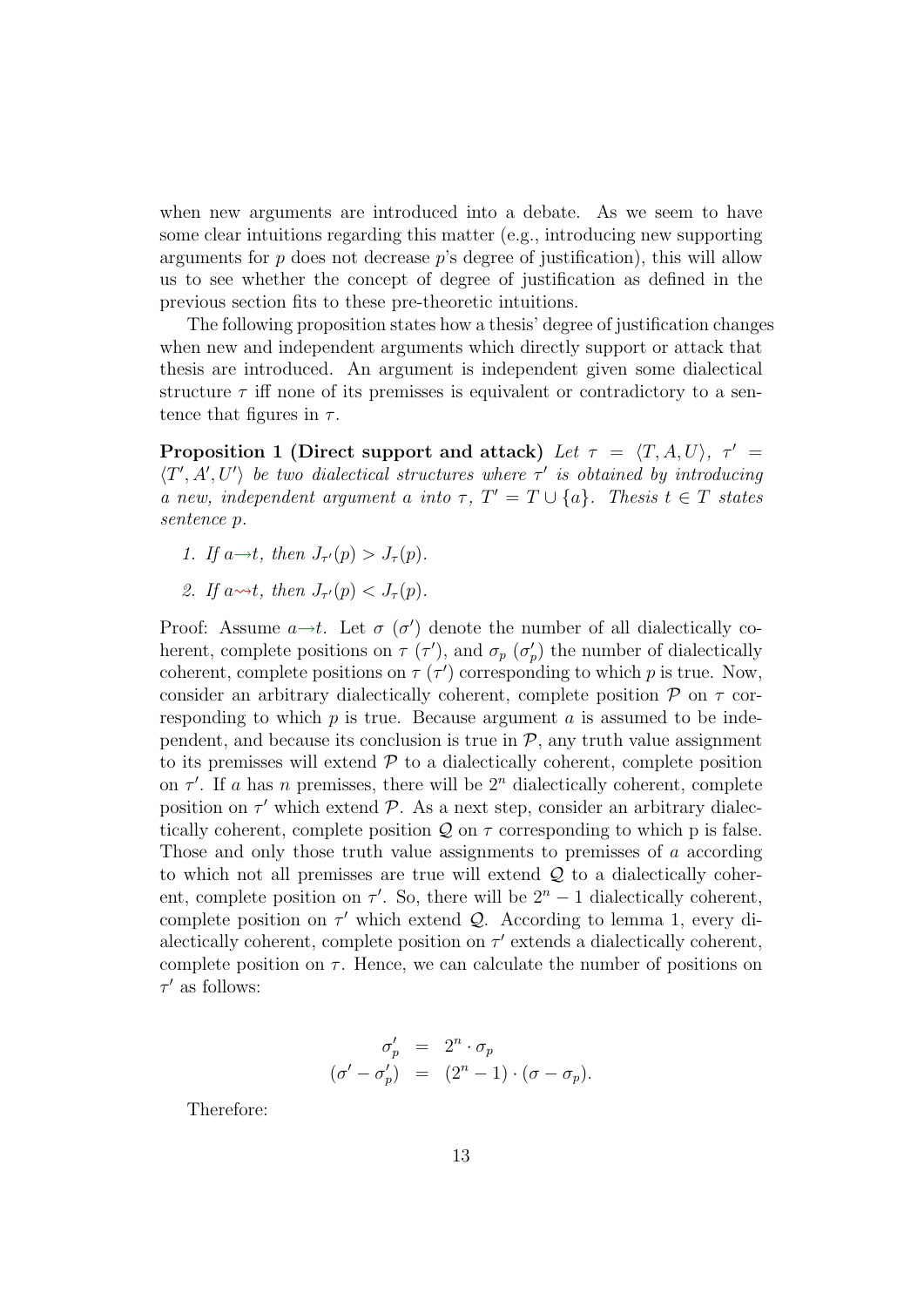$$
J_{\tau'}(p) = \frac{\sigma'_p}{\sigma'}
$$
  
\n
$$
= \frac{\sigma'_p}{(\sigma' - \sigma'_p) + \sigma'_p}
$$
  
\n
$$
= \frac{2^n \cdot \sigma_p}{(2^n - 1) \cdot (\sigma - \sigma_p) + 2^n \cdot \sigma_p}
$$
  
\n
$$
= \frac{2^n \cdot \sigma_p}{2^n \cdot \sigma - (\sigma - \sigma_p)}
$$
  
\n
$$
> \frac{2^n \cdot \sigma_p}{2^n \cdot \sigma}
$$
  
\n
$$
= J_{\tau}(p).
$$

For symmetrical reasons,  $J_{\tau}(p) < J_{\tau}(p)$  if  $a \rightarrow t$ .

The next proposition describes the effect of indirect attacks and supports, e.g. the effect of supporting an argument which itself supports the central thesis of a debate.

Proposition 2 (Indirect support and attack) Let  $\tau = \langle T, A, U \rangle$ ,  $\tau' =$  $\langle T', A', U' \rangle$  be two dialectical structures.  $a \in T$  is an independent argument in  $\tau$ , and  $\tau'$  is obtained by introducing a further independent argument b into  $\tau$ ,  $T' = T \cup \{b\}$ . Thesis  $t \in T$  states sentence p.

- 1. If  $a \rightarrow t$  and  $b \rightarrow a$ , then  $J_{\tau}(p) > J_{\tau}(p)$ .
- 2. If  $a \rightarrow t$  and  $b \rightarrow a$ , then  $J_{\tau}(p) < J_{\tau}(p)$ .
- 3. If a  $\rightarrow t$  and  $b \rightarrow a$ , then  $J_{\tau}(p) < J_{\tau}(p)$ .
- 4. If and b and b a, then  $J_{\tau}(p) > J_{\tau}(p)$ .

Proof: We calculate to how many different dialectically coherent, complete positions on  $\tau'$  the respective positions on  $\tau$  can be extended. (In this proof, all positions are understood to be dialectically coherent and complete.) We shall assume that a contains n premisses, and b contains m premisses. Consider the first case, i.e.  $a \rightarrow t$  and  $b \rightarrow a$ , and let q be the conclusion of b (and therefore a premiss of a). Since a is independent in  $\tau$ , the ratio of (i) positions on  $\tau$  according to which p and q are true over (ii) positions on  $\tau$  according to which p is true but q is false equals  $2^{n-1}$ :  $2^{n-1}$ . This is because all  $2^n$  truth value assignments to  $a$ 's premisses satisfy the coherence constraint if  $a$ 's conclusion,  $p$ , is true, and  $q$  is true in exactly half of these. Yet, if  $a$ 's conclusion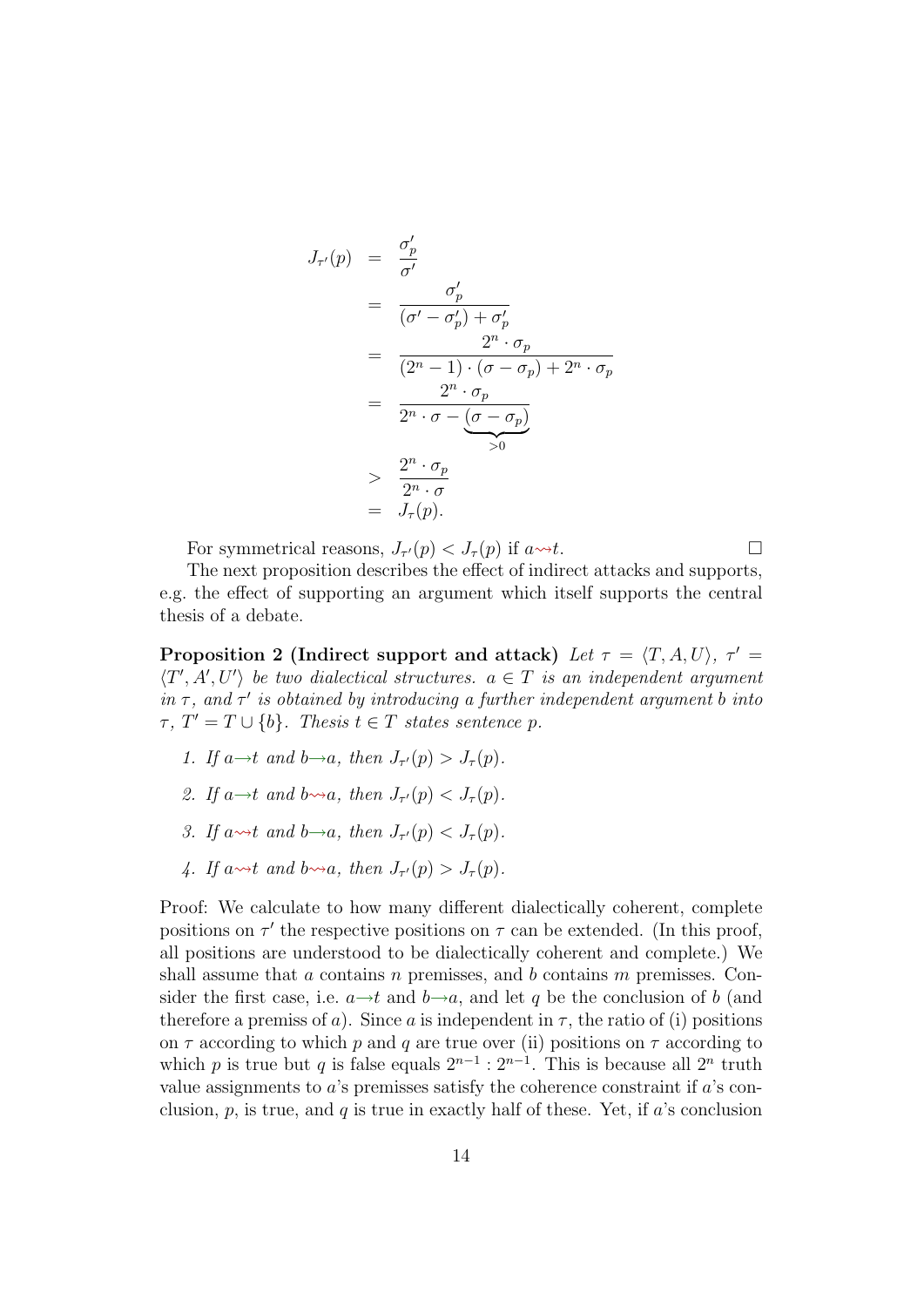is false, there is one truth value assignment to its premisses which will not figure in a position on  $\tau$ , namely the one which considers all premisses true. So, in that case, there are only  $2<sup>n</sup> - 1$  corresponding truth value assignments,  $2^{n-1}$  of which regard q as false and  $2^{n-1} - 1$  take q as true. The ratio of (i) positions on  $\tau$  according to which p is false and q is true over (ii) positions on  $\tau$  according to which p and q are false equals therefore  $2^{n-1} - 1 : 2^{n-1}$ .

Every position on  $\tau$  with true q can be extended to  $2^m$  different positions on  $\tau'$ . In other words, the positions with true q are multiplied by  $2^m$  when introducing b. Still, a position on  $\tau$  with false q can only be extended to  $2^m - 1$  different positions on  $\tau'$ .

Given (a) the ratio of positions on  $\tau$  with p and q true over positions with  $p$  true and  $q$  false, and (b) the respective multipliers, the number of positions on  $\tau$  with p true is multiplied by the following factor when introducing b:

$$
m_1 = \frac{2^{n-1} \cdot 2^m + 2^{n-1} \cdot (2^m - 1)}{2^n}.
$$

Likewise, the number of positions on  $\tau$  with p false is multiplied by the following factor when introducing b:

$$
m_2 = \frac{(2^{n-1}-1) \cdot 2^m + 2^{n-1} \cdot (2^m - 1)}{2^n - 1}
$$
  
= 
$$
\frac{2^{n-1} \cdot 2^m + 2^{n-1} \cdot (2^m - 1) - \frac{2^m + 2^m}{2}}{2^n - 1}
$$
  
< 
$$
< \frac{2^{n-1} \cdot 2^m + 2^{n-1} \cdot (2^m - 1) - \frac{2^m + (2^m - 1)}{2}}{2^n - 1}
$$
  
= 
$$
\frac{2^{n-1} \cdot 2^m + 2^{n-1} \cdot (2^m - 1)}{2^n}
$$
  
= 
$$
m_1.
$$

So the number of positions on  $\tau$  with p true is multiplied by a greater factor than the number of positions with  $p$  false, and that is why  $p$ 's degree of justification increases when introducing b.

We will briefly consider the second case, that is  $a \rightarrow t$  and  $b \rightarrow a$ . (Cases (3) and (4) hold for analogous reasons.) Let  $\neg q$  be the conclusion of b. The ratios of positions on  $\tau$  as calculated in the first case do apply. Yet, because  $b \rightarrow a$ , a position on  $\tau$  with q true can be extended to  $2^m - 1$  different positions on  $\tau'$ . Every position on  $\tau$  with q false yields  $2^m$  positions on  $\tau'$  when introducing b. This implies for the corresponding factors  $m_2$  and  $m_1$ :

$$
m_2 = \frac{(2^{n-1}-1)\cdot(2^m-1)+2^{n-1}\cdot2^m}{2^n-1}
$$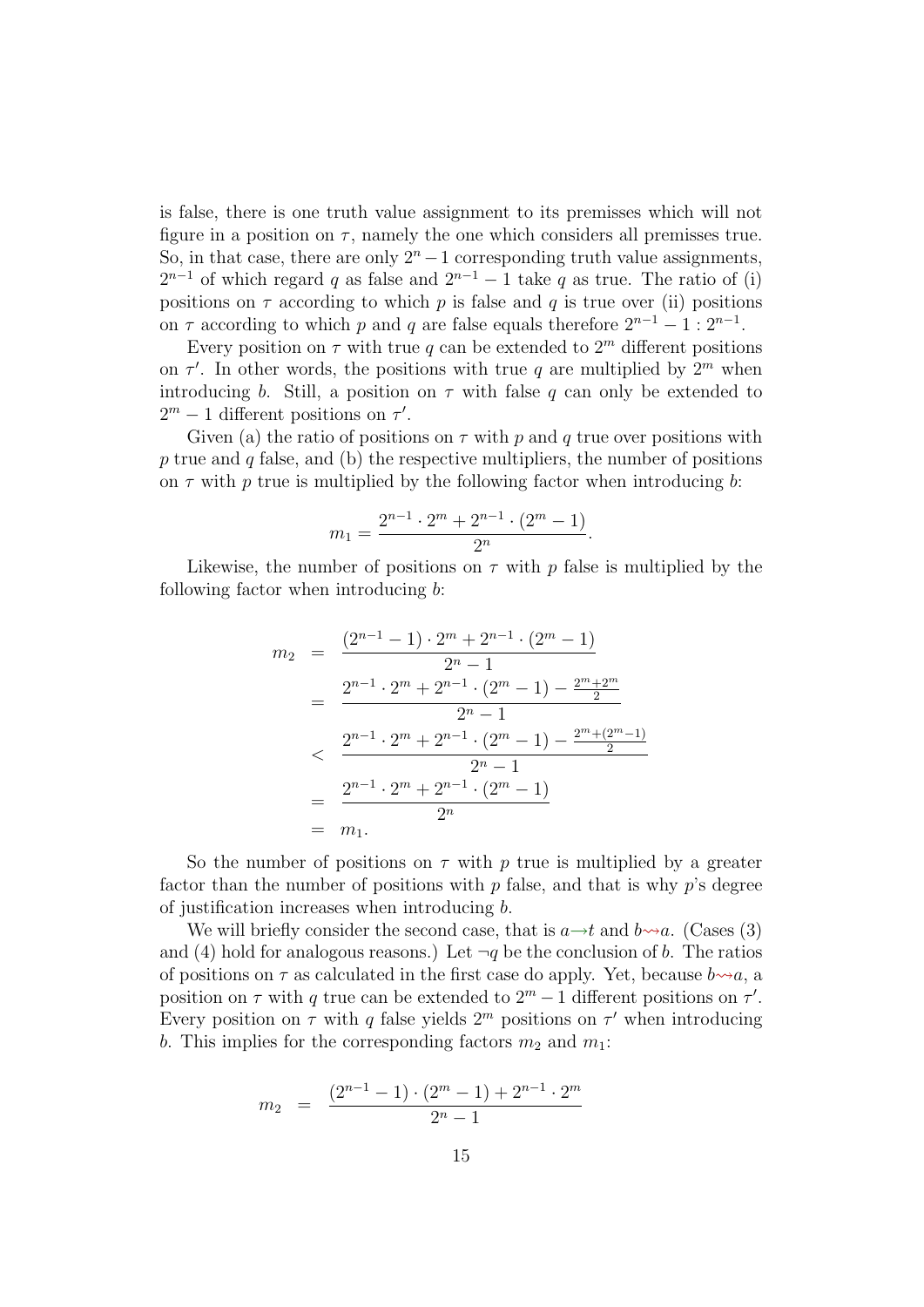$$
= \frac{2^{n-1} \cdot (2^m - 1) + 2^{n-1} \cdot 2^m - \frac{(2^m - 1) + (2^m - 1)}{2}}{2^n - 1}
$$
  
> 
$$
\frac{2^{n-1} \cdot (2^m - 1) + 2^{n-1} \cdot 2^m - \frac{(2^m - 1) + 2^m}{2}}{2^n - 1}
$$
  
= 
$$
\frac{2^{n-1} \cdot (2^m - 1) + 2^{n-1} \cdot (2^m)}{2^n}
$$
  
= 
$$
m_1.
$$

Thus, a position in  $\tau$  with  $p$  false can be extended to, on average, more positions in  $\tau'$  than a position in  $\tau$  with p true. As a consequence, p's degree of justification decreases when introducing  $b$ .

These tedious proofs have provided results that seem to correspond to our intuitions and argumentative practice: Introducing an argument that directly supports  $t$ , backing an argument which supports  $t$ , or introducing a counterargument against an attack on t represent argumentative moves commonly carried out in order to underpin or defend  $t$ . All these strategies increase  $t$ 's degree of justification. Likewise, one puts forward a direct challenge against  $t$ , backs an argument which attacks  $t$ , or introduces a counter-argument against a support for  $t$  with a view to undercutting  $t$ . Those moves actually diminish t's degree of justification.

Propositions 1 and 2 describe, qualitatively, into which direction a thesis' degree of justification changes due to a certain modification of the dialectical structure. These findings, however, didn't tell whether it is more effective, in terms of the quantitative impact on the degree of justification, to (i) support a thesis directly or to (ii) support a supporting argument, for example. In order to be able to judge the effectiveness of different argumentative moves, I carried out a small simulation study whose results will be reported in the remainder of this section. Besides investigating the quantitative effectiveness of different argumentative moves, that study allows us to analyse degrees of justification in more complex dialectical structures.

The study aimed at comparing four different argumentative strategies: (a) direct support, (b) indirect support, (c) direct attack, (d) indirect attack. I have simulated four corresponding, stylised debates which consist in the successive construction of the dialectical patterns depicted in figure 2. The ten arguments of each debate,  $a_1, \ldots, a_{10}$ , are introduced consecutively and at each step, the degree of justification of the thesis  $t$  is recalculated so as to measure the marginal effect of the last argument put forward. The arguments contain three premisses each while no sentence figures as premiss in two different arguments. Thence, the final states contain 31 sentences (ignoring negations), and  $2^{31} \approx 10^9$  positions have to be checked for coherency, making computer help indispensable.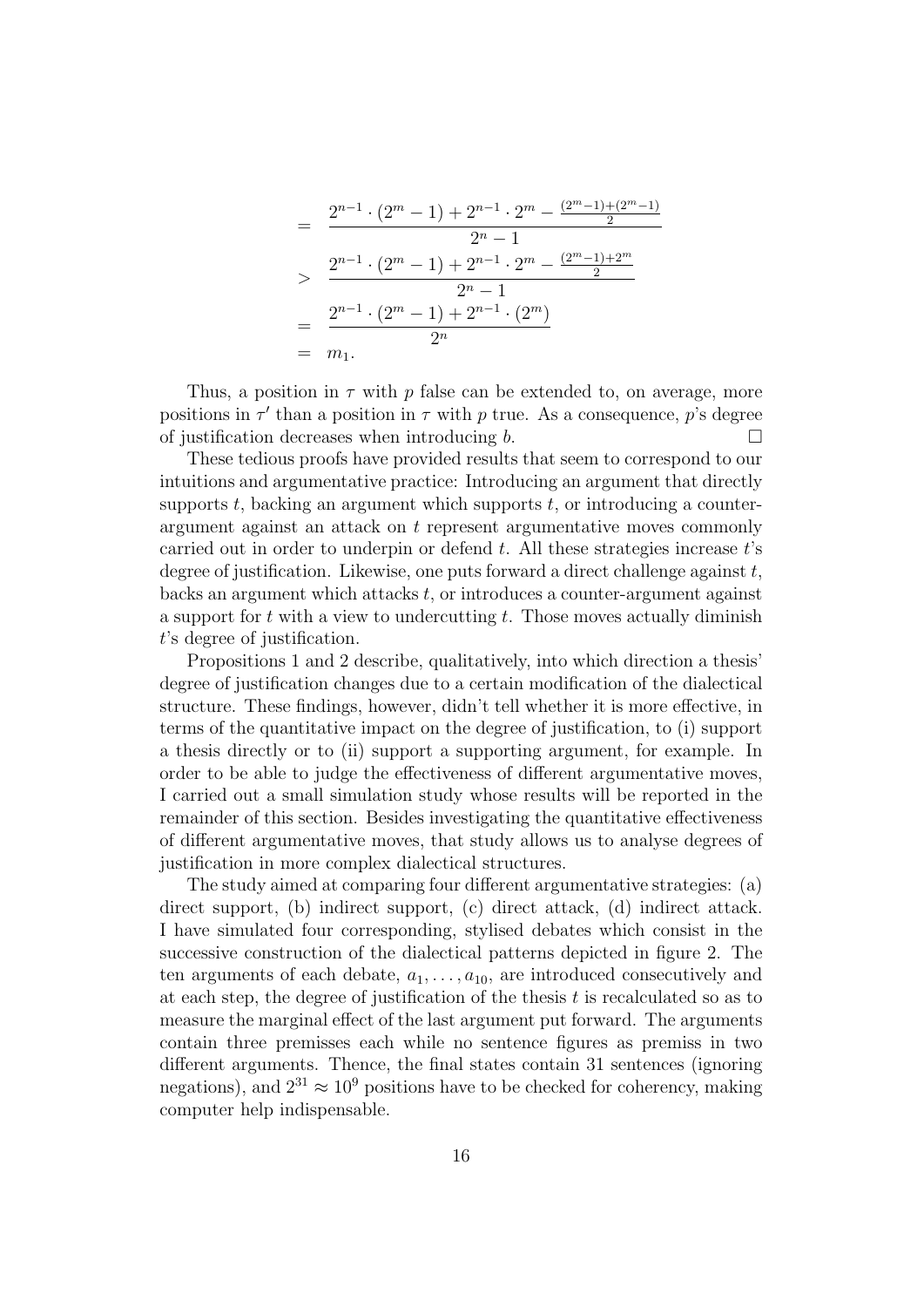

(d) red row

Figure 2: Final states of four stylised debates.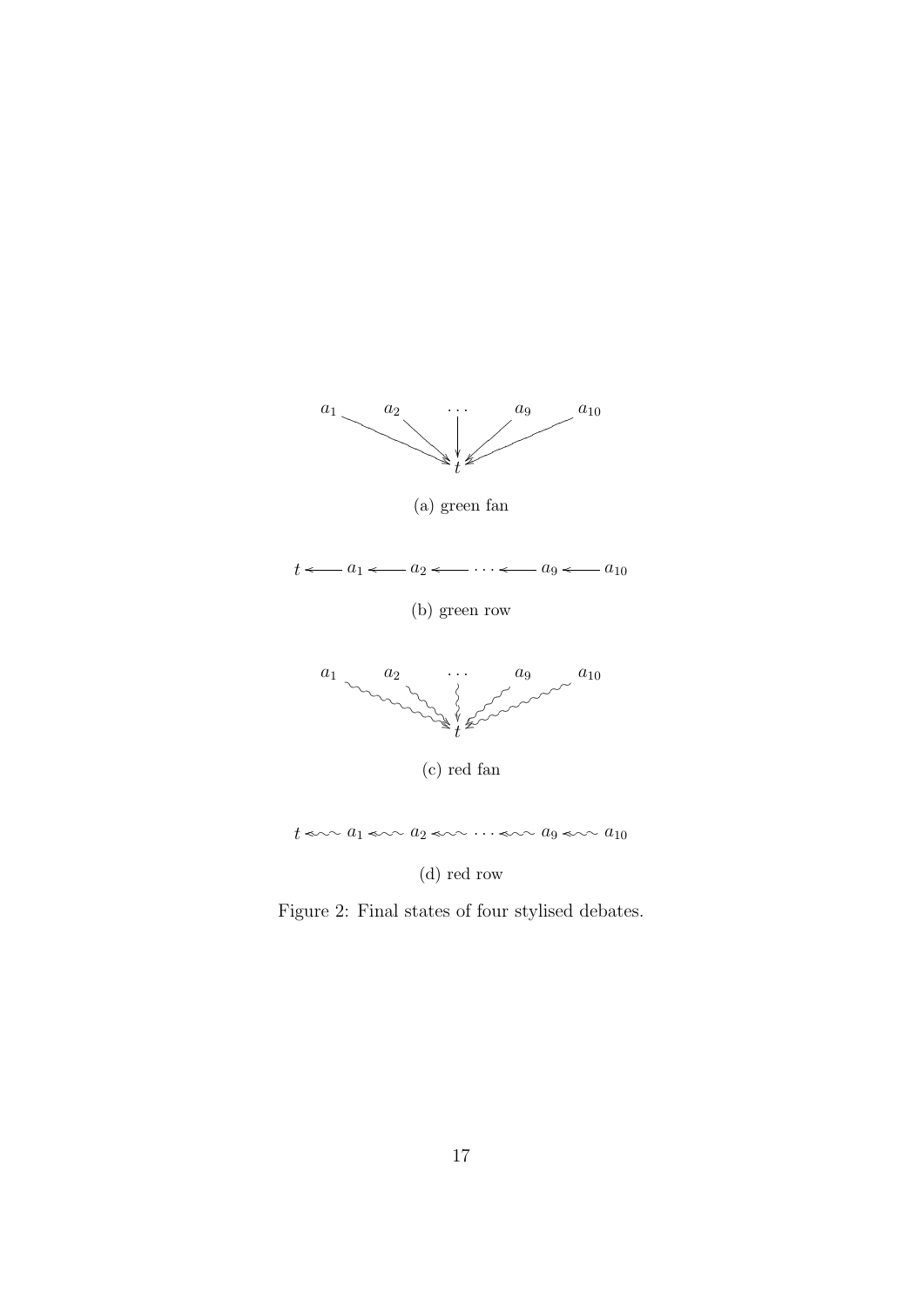The left-hand panel of figure 3 depicts how  $t$ 's degree of justification changes during the successive construction of the four dialectical patterns. In both fan-argumentations, the degree of justification increases (green), respectively decreases (red), continuously and monotonically in course of the argumentation process, as expected. Red and green fan-argumentation, moreover, behave symmetrically: After the final argument,  $a_{10}$ , has been introduced, we have  $J_{\text{green fan}}(t) = 0.79$  and  $J_{\text{red fan}}(t) = 0.21$ . If the fan-argumentations were continued, degrees of justification would converge against 1 and 0 in the long run. As a consequence, the marginal effectiveness of direct supporting and attacking arguments decreases. This effect becomes already apparent after 10 steps: While  $a_1$  changed the degree of justification by 3.3 points,  $a_{10}$  merely caused a modification of 2.3 points. The row-argumentations, however, give rise to a more complicated picture. In the green row-argumentation, t's degree of justification changes hardly any more after a few steps; from  $a_6$ on, the first 10 decimal places remain constant. So, marginal effectiveness decreases much more drastically than in the green fan. Still, while every additional argument increases the degree of justification in the green row, the degree of justification follows a zigzag line for the red row, as a closer look reveals (right-hand panel of figure 3). The first attack,  $a_1$ , reduces  $t$ 's degree of justification, the counter-attack,  $a_2$ , increases it, the countercounter-attack decreases it, etc. etc. But here, as in the green row, the marginal effectiveness of additional arguments decreases dramatically, too. In both row-argumentations, degrees of justification have changed, after 10 steps, from an initial value of 0.5 to 0.54, respectively 0.47, only. In sum, this simulation suggests that the effectiveness of additional arguments in terms of impact on a thesis' degree of justification decreases significantly with its distance to t.

### 5 Degrees of justification are probabilities

This caption is in need of a qualification. It is misleading to say that conditional degrees of justification are probabilities, full stop. To see this, consider the following dialectical structure.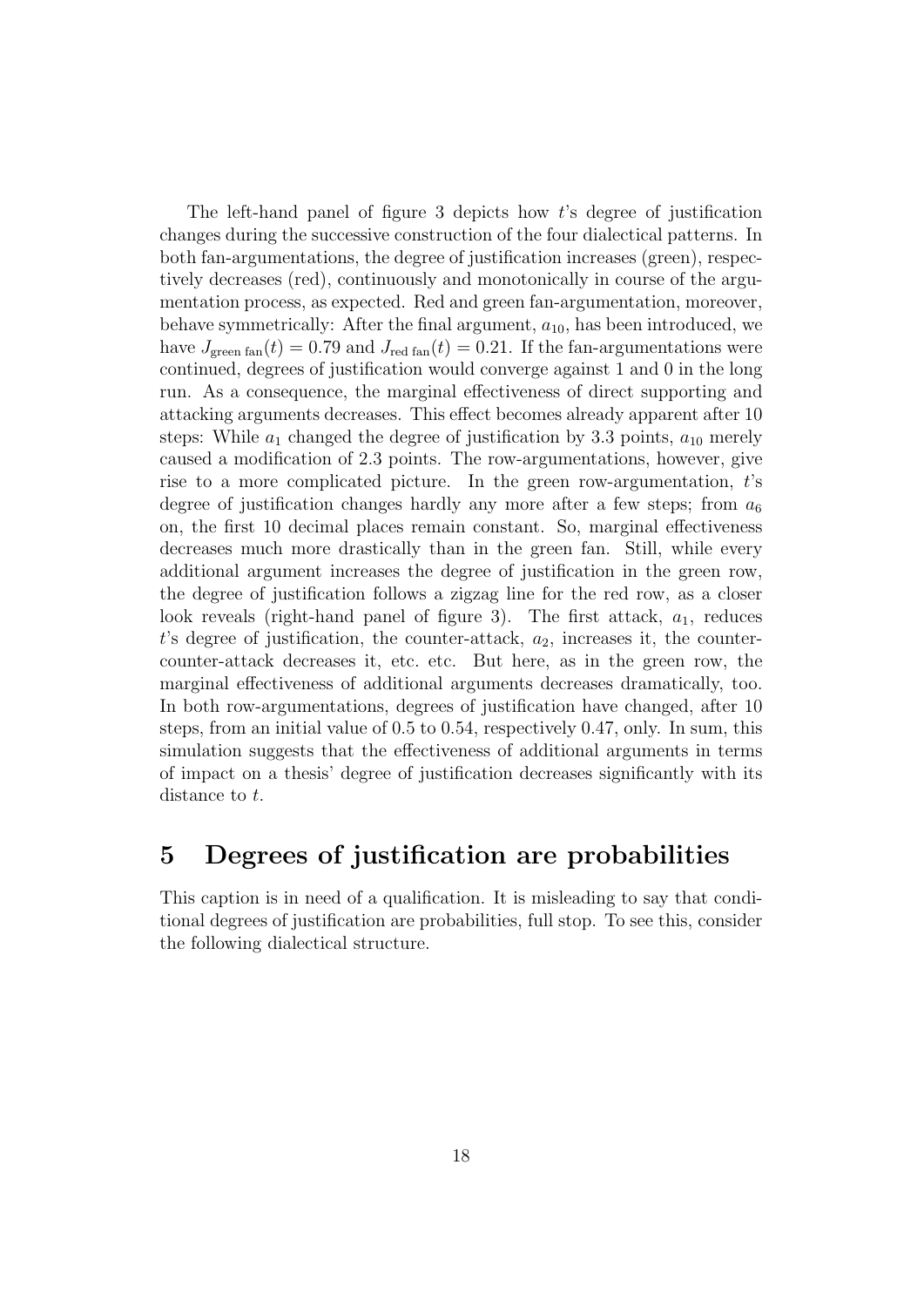

Figure 3: Degrees of justification of  $t$  (y-axis) in stylised debates as function of arguments introduced (x-axis). (a) green fan: Gruener Strauss; (b) green row: Gruene Kette; (c) red fan: Roter Strauss; (d) red row: Rote Kette.

#### Example 2



Assume that sentences  $p_1$  and  $p_2$  are logically incompatible. Consequently, according to probability calculus,  $P(p_1) + P(p_2) = P(p_1 \vee p_2)$ . Yet, as is obvious for reasons of symmetry,  $J_{\tau}(p_1) = J_{\tau}(p_2) = J_{\tau}(p_1 \vee p_2)$ . Therefore, it appears, degrees of justification aren't probabilities. The underlying problem which gives rise to this and similar counter-examples is that the logical relations between  $p_1$ ,  $p_2$ , and  $p_1 \vee p_2$  are not represented in the dialectical structure, and therefore not taken into account when calculating degrees of justification.

We will address and account for this problem as follows. First of all, we show that degrees of justification of partial positions are probabilities. On the basis of this result, we demonstrate that degrees of justification of single sentences can be identified with degrees of justification of partial positions under specific conditions, namely insofar as the inferential relations referred to in the probability statements are fully represented in the dialectical structure.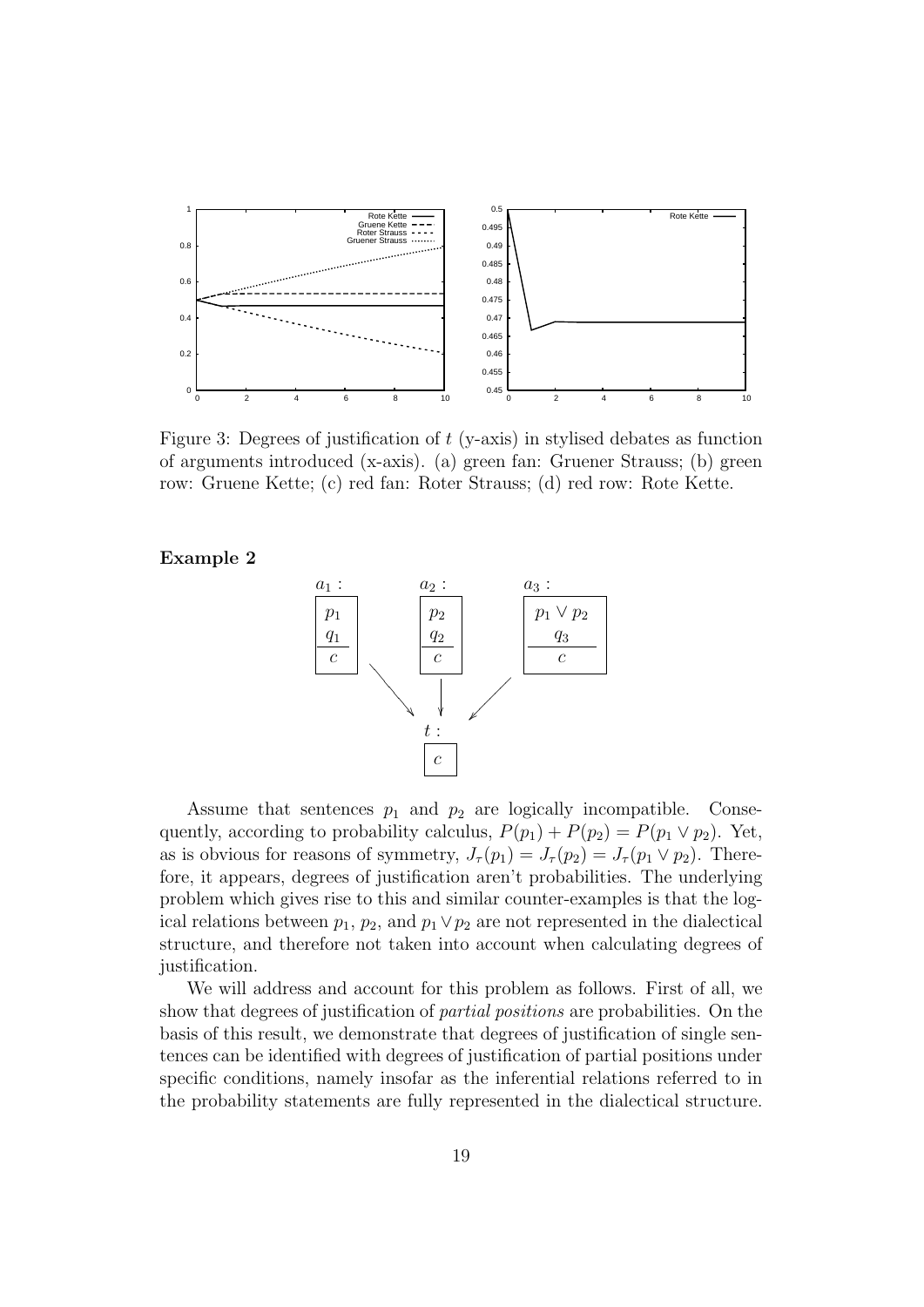The concept of degree of justification hence yields a further interpretation of the formal, mathematical probability theory—additional to the logical, subjective, frequency, and propensity interpretation of probability.

In addition to the connective introduced in definition 4, which immediately allows us to calculate the degree of justification of the conjunctive combination of two positions, we have to define the degree of justification of the disjunctive combination of two positions. Although there is, generally, no single position which corresponds to the disjunction of two positions, the definition of the respective degree of justification is straightforward.

Definition 13 (Degree of justification of disjunction of positions) Let  $\tau = \langle T, A, U \rangle$  be a dialectical structure, and let  $\mathcal{P}_1$ ,  $\mathcal{P}_2$  represent two partial positions on  $\tau$ . The degree of justification of the disjunction of these two positions is defined as,

$$
J_{\tau}(\mathcal{P}_1 \vee \mathcal{P}_2) = \frac{\sigma_{\mathcal{P}_1 \vee \mathcal{P}_2}}{\sigma},
$$

where  $\sigma_{\mathcal{P}_1 \vee \mathcal{P}_2}$  refers to the number of coherent and complete positions on  $\tau$ which extend  $P_1$  or  $P_2$  (or both).

Conditional degrees of justification of such disjunctions are defined correspondingly.

With respect to this definition, we can now show,

Proposition 3 (Degrees of justification are probabilities) Degrees of justification satisfy the Kolmogorov axioms.

Proof: Let  $\tau = \langle T, A, U \rangle$  be a dialectical structure. We have to show,

- (i)  $0 \leq J_\tau(\mathcal{P}) \leq 1$  for every position  $\mathcal{P}$ ,
- (ii)  $J_{\tau}(\Omega) = 1$  for every  $\tau$ -certain position  $\Omega$ ,
- (iii)  $J_{\tau}(\mathcal{P}_1 \vee \mathcal{P}_2) = J_{\tau}(\mathcal{P}_1) + J_{\tau}(\mathcal{P}_2)$  for two  $\tau$ -exclusive positions  $\mathcal{P}_1$  and  $\mathcal{P}_2$ .

Ad (i): Clear, because every degree of justification is by definition greater than or equal to 0 and less than or equal to 1. Ad (ii): Let  $\Omega$  be a  $\tau$ -certain position. Therefore, as  $\sigma_{\Omega} = \sigma$ ,

$$
J_{\tau}(\omega) = \frac{\sigma_{\omega}}{\sigma} = 1.
$$

Ad (iii): The number of coherent and complete positions which extend  $\mathcal{P}_1$ or  $\mathcal{P}_2$  equals the number of coherent and complete positions which extend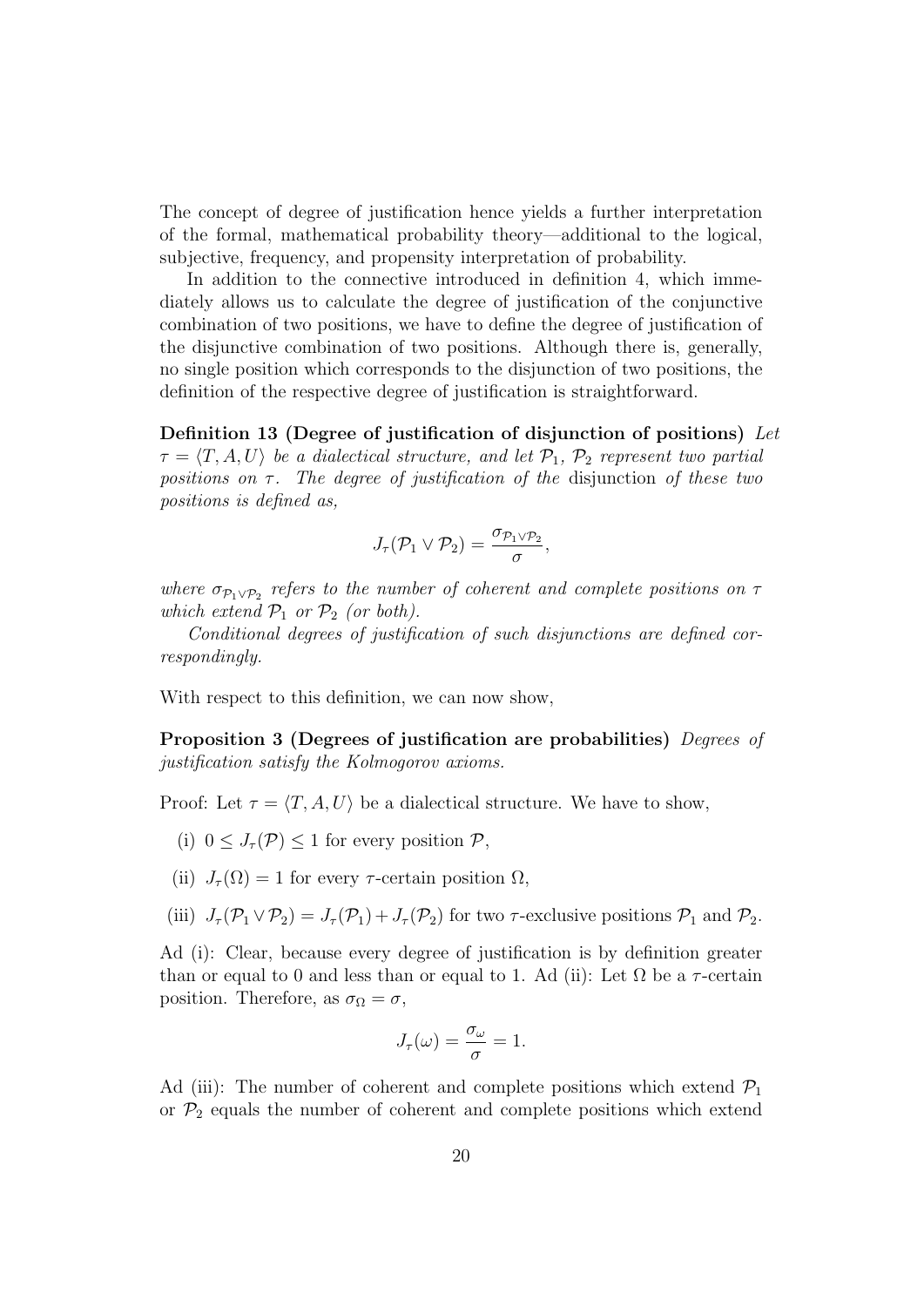$P_1$  plus the number of coherent and complete positions which extend  $P_2$ minus—accounting for double-count—the number of coherent and complete positions which extend both  $\mathcal{P}_1$  and  $\mathcal{P}_2$ , i.e. which extend  $\mathcal{P}_1 \& \mathcal{P}_2$ . Thus, since  $\mathcal{P}_1$  and  $\mathcal{P}_2$  are  $\tau$ -exclusive,

$$
J_{\tau}(\mathcal{P}_1 \vee \mathcal{P}_2) = \frac{\sigma_{(\mathcal{P}_1 \vee \mathcal{P}_2)}}{\sigma} = \frac{\sigma_{\mathcal{P}_1} + \sigma_{\mathcal{P}_2} - \sigma_{\mathcal{P}_1 \mathcal{P}_2}}{\sigma} = \frac{\sigma_{\mathcal{P}_1}}{\sigma} + \frac{\sigma_{\mathcal{P}_2}}{\sigma} = J_{\tau}(\mathcal{P}_1) + J_{\tau}(\mathcal{P}_2).
$$

Moreover, degrees of partial entailment are conditional probabilities, as the following proposition states.

Proposition 4 (Conditional probabilities) Degrees of partial entailment are conditional probabilities.

Proof: Let  $\tau = \langle T, A, U \rangle$  be a dialectical structure. We have to show that  $J_{\tau}(\mathcal{P}|\mathcal{Q}) = J_{\tau}(\mathcal{P}\&\mathcal{Q})/J_{\tau}(\mathcal{Q})$  for arbitrary  $\mathcal{P}, \mathcal{Q}$ . Yet this is simple,

$$
J_{\tau}(\mathcal{P}|\mathcal{Q}) = \frac{\sigma_{\mathcal{P}\mathcal{Q}}}{\sigma_{\mathcal{Q}}}
$$
  
= 
$$
\frac{\sigma_{(\mathcal{P}\&\mathcal{Q})}}{\sigma_{\mathcal{Q}}}
$$
  
= 
$$
\frac{\sigma_{(\mathcal{P}\&\mathcal{Q})}/\sigma}{\sigma_{\mathcal{Q}}/\sigma}
$$
  
= 
$$
\frac{J_{\tau}(\mathcal{P}\&\mathcal{Q})}{J_{\tau}(\mathcal{Q})}.
$$

 $\Box$ 

 $\Box$ 

Let us reconsider the problem initially raised in this section. When do degrees of justification of single sentences satisfy the Kolmogorov axioms? This would clearly be the case if degrees of justification of partial positions and single sentences suitably agreed—specifically, if  $J_{\tau}(p \wedge q) = J_{\tau}(P \& Q)$ and  $J_{\tau}(p \vee q) = J_{\tau}(p \vee Q)$ , where P and Q denote partial positions which assign but  $p$  and  $q$  the value **t**. This condition is obviously violated in the example considered at the beginning of this section. Thus, for instance, not every position according to which  $p_1$  is true or  $p_2$  is true considers  $p_1 \vee p_2$  true, as well. Still, the following theorem states that every dialectical structure may be easily extended by simple arguments so that degrees of justification of single sentences agree with the degrees of justification of the corresponding partial positions.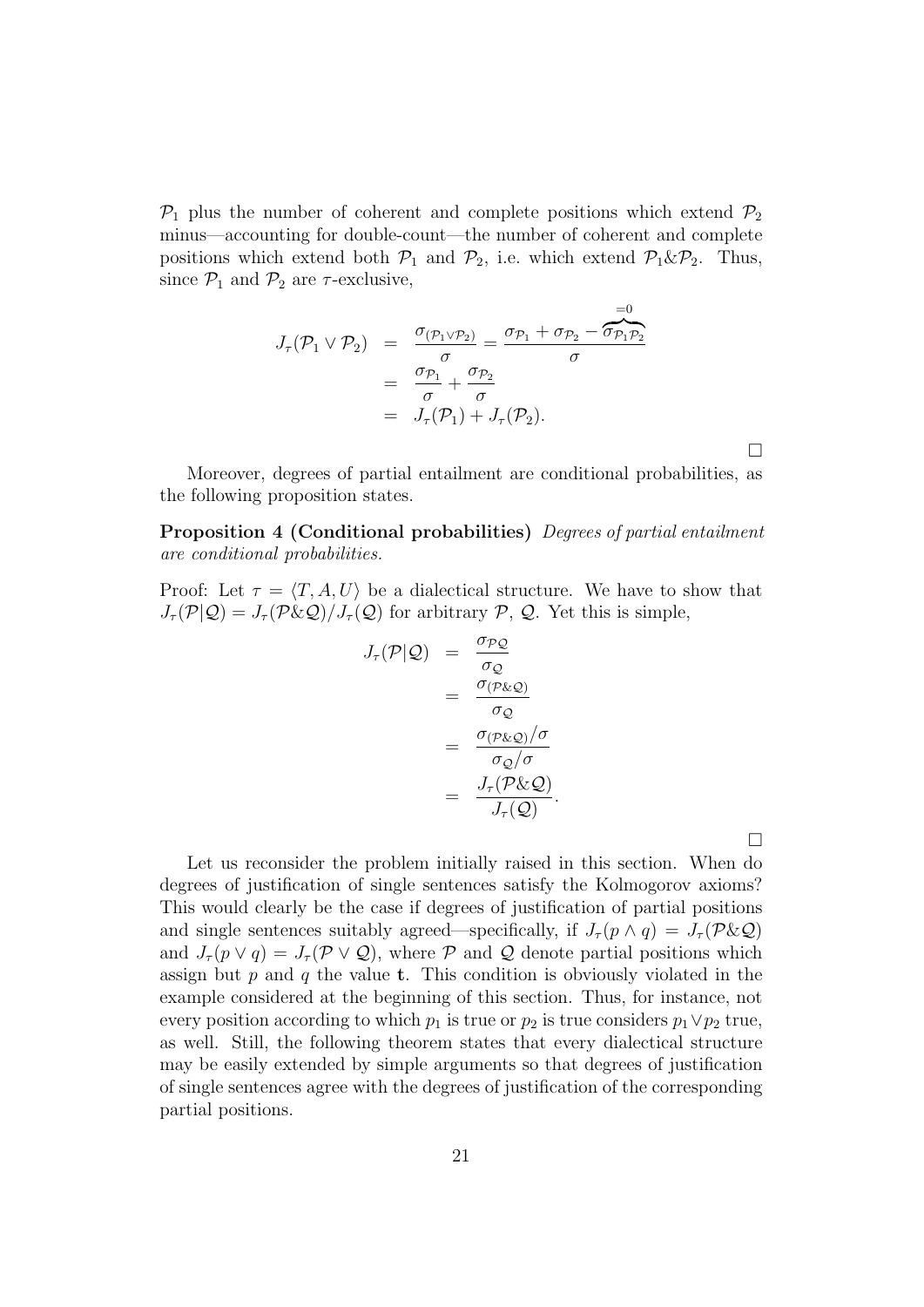Proposition 5 (Single sentence degrees of justification)  $Let \tau = \langle T, A, U \rangle$ be a dialectical structure and  $p, q, p \lor q, p \lor q \in S$  be four sentences in  $\tau$ .  $\mathcal{P}$  and Q denote partial positions that assign exactly one truth value and according to which p, respectively q, is true. Then, it is always possible to introduce additional, valid arguments into  $\tau$  without introducing new sentences so that  $J_{\tau}(p \wedge q) = J_{\tau}(\mathcal{P}\&\mathcal{Q})$  and  $J_{\tau}(p \vee q) = J_{\tau}(\mathcal{P} \vee \mathcal{Q}).$ 

Proof: The stated equations hold if

- $\mathcal E$  is a coherent extension of  $\mathcal P \& \mathcal Q$  iff  $\mathcal E(p \wedge q) = \mathbf t$ , and
- $\mathcal E$  is a coherent extension of  $\mathcal P$  or of  $\mathcal Q$  iff  $\mathcal E(p\vee q) = \mathbf t$ .

In order to guarantee these two conditions, it suffices to introduce the valid arguments  $(p, q; p \wedge q)$ ,  $(p \wedge q; p)$ ,  $(p \wedge q; q)$ ,  $(p; p \vee q)$ ,  $(q; p \vee q)$ ,  $(p \vee q$ ,  $\neg p; q$ ,  $(p \lor q, \neg q; p)$ . The coherence constraints imposed by these additional arguments make sure that (1)  $p \wedge q$  is true in  $\mathcal E$  iff p is true and q is true, and (2)  $p \vee q$  is true in  $\mathcal E$  iff p is true or q is true.

So, what do these three propositions signify? First of all, we have not proven that degrees of justification represent the probability of a certain thesis being true. All we have shown is that degrees of justification realise, or are a model of, a certain mathematical structure. What makes this result significant is that the respective mathematical structure—probability theory is so well known and that the theorems of probability theory as well as the probability calculus can all at once be applied to degrees of justification.

## 6 Degrees of justification and dialectical entailment

This section investigates how the concepts of degree of justification and degree of partial entailment relate to the notion of dialectical entailment, in particular to the concept of  $\tau$ -deducibility. In order to express that a sentence follows from other sentences given the inferential relations encoded in a certain dialectical structure, Betz  $(2009)$  defined  $\tau$ -deducibility as follows:

Definition 14 ( $\tau$ -deducibility) Let  $\tau = \langle T, A, U \rangle$  be given. A statement c is deducible in  $\tau$  from  $P = \{p_1 \dots p_n\}$ , briefly " $P \vdash_{\tau} c$ ", iff there is an argument  $a \in T$  with conclusion c and there is a green, acyclic subgraph  $\tau' \subseteq \tau$  such that (i) a is the only sink of  $\tau'$ , and (ii)  $\Pi_{\tau'} \subseteq P$ .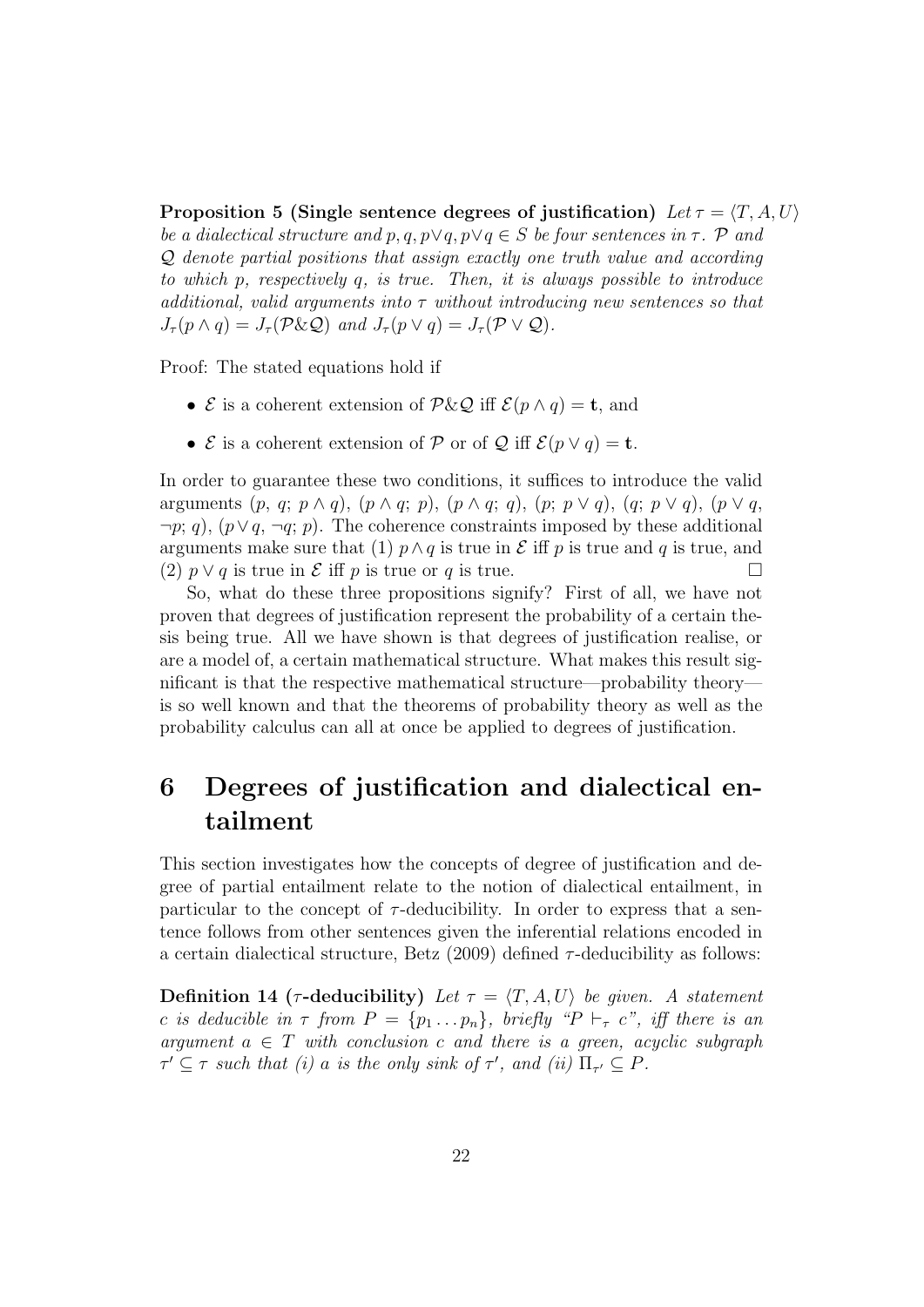Here,  $\Pi_{\tau'}$  refers to the free premisses in the green subgraph  $\tau'$ , i.e. the set of premisses which are not equivalent with the conclusion of an argument in  $\tau'.$ 

Example 1 is a green, acyclic dialectical structure whose only sink is t. Its free premisses,  $\Pi$ , include  $p_2, p_3, p_4$ . So, relative to example 1, c is  $\tau$ deducible from these,  $\{p_2, p_3, p_4\} \vdash_{\tau} c$ . Moreover, let P and C denote the partial positions which consider  $p_2, p_3, p_4$ , respectively c true. As there is no dialectically coherent, complete position  $Q$  which extends  $P$  and  $C$ , we have  $\sigma_{\mathcal{CP}} = \sigma_{\mathcal{P}}$ , and thence the degree of partial entailment of c by  $p_2, p_3, p_4$  is:

$$
J_{\tau}(\mathcal{C}|\mathcal{P}) = \frac{\sigma_{\mathcal{CP}}}{\sigma_{\mathcal{P}}} = 1.
$$

This observation can be generalised. If  $P \vdash_{\tau} c$  on some dialectical structure  $\tau$  and if the partial position  $\mathcal P$  which considers sentences in P as true is coherent at all (otherwise the degree of partial entailment would not be defined), then  $J_{\tau}(c|\mathcal{P}) = 1$ . This is due to the fact that every complete position on a green, acyclic subgraph which considers its free premisses true, has to consider its conclusions true in order to be dialectically coherent.

However, the reverse does not hold in general. Consider:

### Example 3



Here,  $\neg p_1$  is clearly not  $\tau$ -deducible from  $\{c, p_2\}$ . There is, however, no dialectically coherent, complete position which considers  $p_1, p_2, c$  true in the same time. In other words,  $\neg p_1$  is true according to every dialectically coherent, complete position which extends the partial position  $P$  defined on  ${c, p_2}$  with  $\mathcal{P}(c) = \mathcal{P}(p_2) = \mathbf{t}$ . Thus, we have  $J_{\tau}(\neg p_1 | \mathcal{P}) = 1$ .

Cases like example 3 seem to pinpoint a disadvantage of the concept of  $\tau$ -deducibility. For doesn't it make perfectly sense to say that, given the inferential relations encoded in the dialectical structure, c and  $p_2$  imply  $\neg p_1$ although there is no corresponding green subgraph? The inadequacy of the purely formal, syntactic concept of  $\tau$ -deducibility motivates the introduction of a semantic notion of dialectical entailment.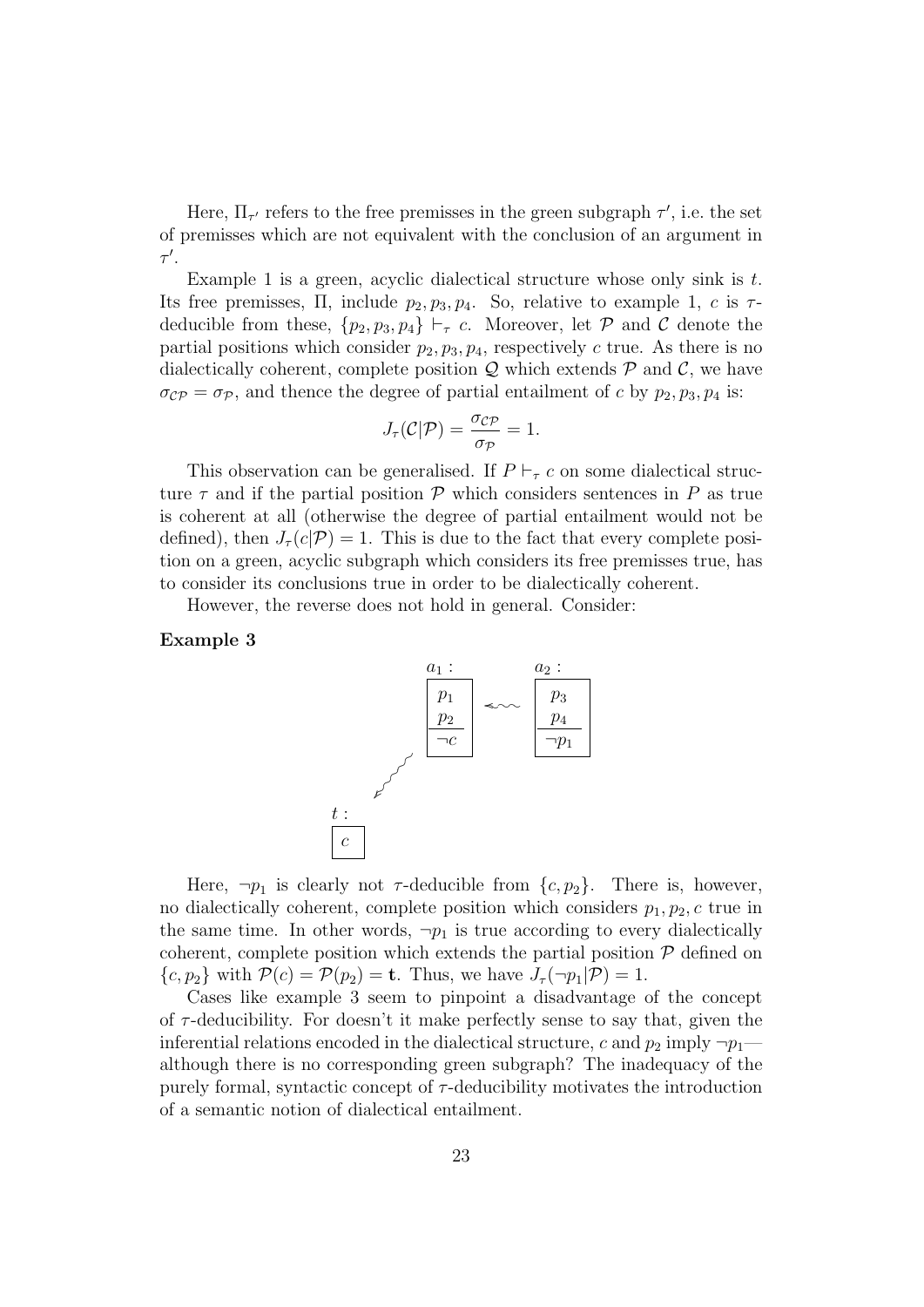Definition 15 (Dialectic-semantic entailment) Let  $\tau = \langle T, A, U \rangle$  be given. A statement c is dialectic-semantically entailed in  $\tau$  by  $P = \{p_1 \dots p_n\},\$ briefly " $P \models_{\tau} c$ ", iff every dialectically coherent, complete position on  $\tau$  which extends P also extends C; where P, C are partial positions with  $P(p_1) = ... =$  $\mathcal{P}(p_n) = \mathbf{t}$  and  $\mathcal{C}(c) = \mathbf{t}$ .

It follows immediately from this definition that  $P \models_\tau c \iff J_\tau(c|\mathcal{P}) =$ 1. In particular, regarding example 3, we have  $\{c, p_2\} \models_{\tau} \neg p_1$ .

Inasmuch as the notion of dialectic-semantic entailment seems to rectify certain shortcomings of the concept of  $\tau$ -deducibility, it seems to be advisable to replace, in a theory of dialectical structures, the latter by the former. This means, specifically, to reformulate discursive aims such as fulfilling burdens of proof (cf. Betz, 2009, def. 8), in terms of dialectic-semantic entailment rather than  $\tau$ -deducibility.

### 7 Robustness

Having formally defined and explored the notion of degree of justification, we shall now, based on the precise explication, step back and ask what that notion actually signifies. What does it tell us about a debate? What precisely can we infer from a thesis' degree of justification being rather high, or low, in a certain dialectical structure?

In order to answer these questions, it is helpful to recall the vague, intuitive idea the previous sections tried to explicate: The question "How well is this-and-this thesis justified?" has been rephrased as "What would have to be the case such that this thesis were false?", thence expressing the idea that the fewer positions there are in debate according to which  $t$  is false, the higher t's degree of justification. This general idea already reveals that one enters a fundamentally different mode of debate evaluation when one inspects a thesis' degree of justification as compared to asking, for example, whether a single, specific position is dialectically coherent, or who carries a burden of proof. Calculating degrees of justification presupposes considering all positions that can be coherently adopted in a debate, and presupposes, moreover, to regard them as equal (in some sense). To put it differently, calculating degrees of justification involves adopting a view from nowhere on a certain debate. This mode of evaluation starkly contrasts with the debate evaluation as set out in Betz (2009), which is basically debate evaluation from specific perspectives: The latter puts the focus on evaluating single positions in a debate, examining, in particular, whether the proponent's position is coherent, and whether the proponent carries a burden of proof. More specifically,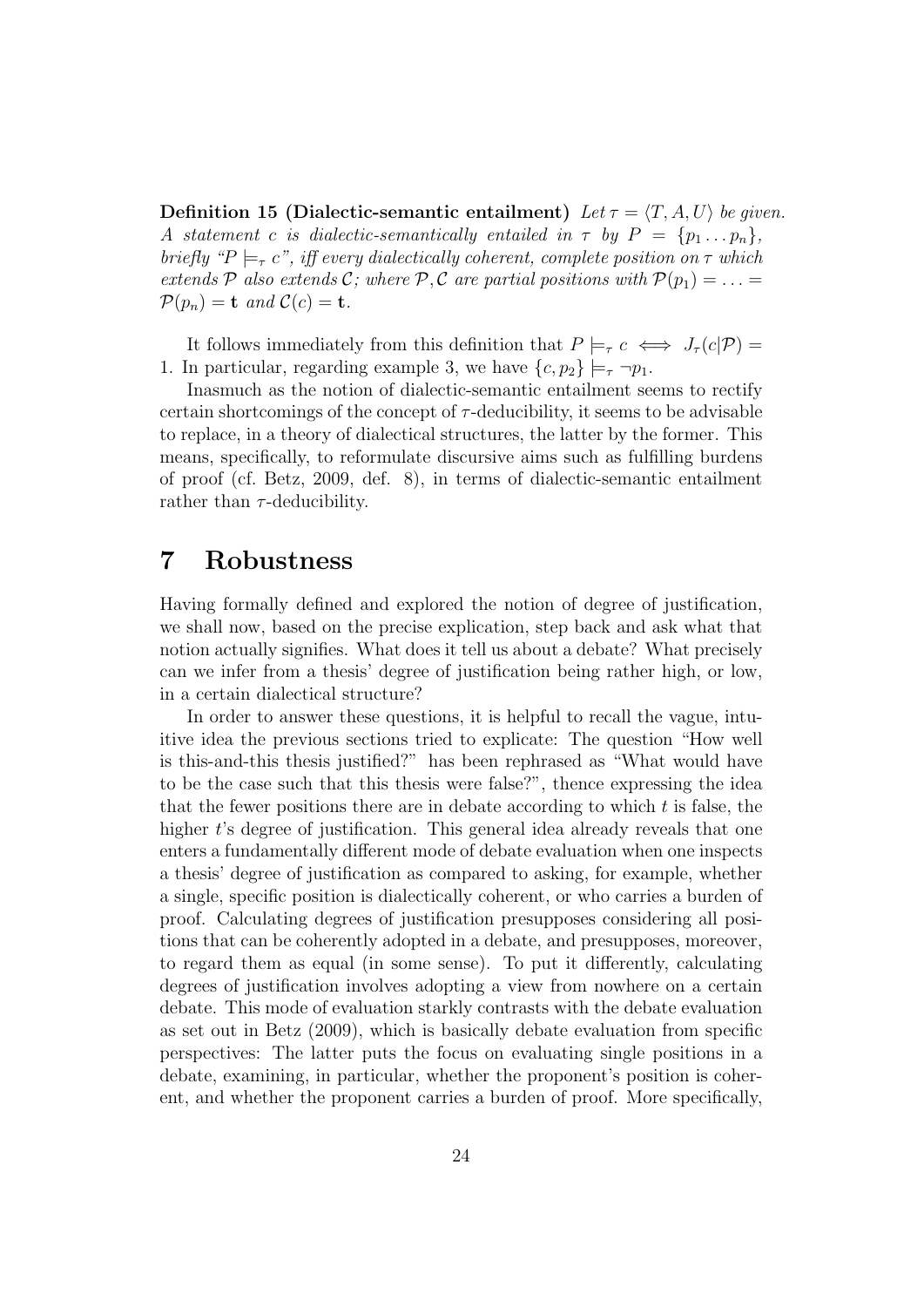the fact that introducing an argument  $\alpha$  increases  $t$ 's degree of justification neither indicates that doing so is an effective strategy to foster the discursive aims of a proponent who claims  $t$ , nor does a discursive strategy which helps a proponent to defend  $t$  necessarily increase  $t$ 's degree of justification. In order to see that, consider the following two fictitious examples.

### Example 4



In example 4, Anna claims  $q$  which is attacked by two arguments, both including  $p$  as premiss. Anna holds that  $p$  which is also a premiss of further arguments in her subdebate. Putting forward an argument b which concludes that  $\neg p$  apparently increases  $J_{\tau}(q)$ , yet is not available as an option for Anna who would contradict herself.

#### Example 5



Barbara, in example 5, claims  $q$ . Her thesis, though, is attacked by an argument  $a_1$  which starts from premiss p. That very premiss is also used in two arguments that support  $q$ ,  $a_2$  and  $a_3$ , but which Barbara does not adopt because she rejects some of their premisses. In this situation, Barbara effectively defends her thesis by attacking p with argument b. Yet, introducing the argument  $b$  decreases  $q$ 's degree of justification.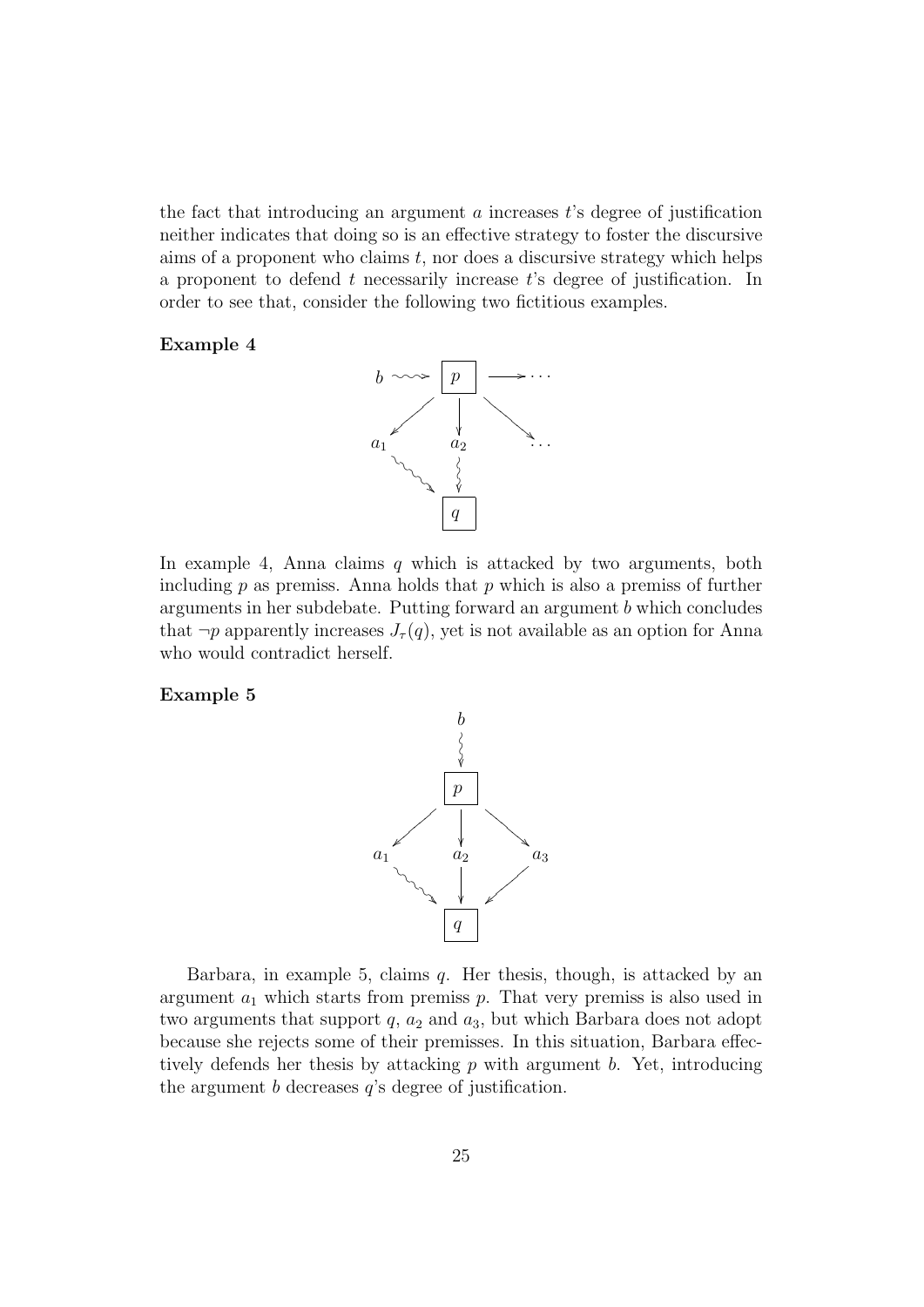These clarifications might make one wonder whether degrees of justification are of any significance at all. Of what avail is the view from nowhere? In the end, everybody is someone—not no one in particular; everybody is somehow, somewhere located in a debate—not nowhere. Isn't debate evaluation which considers specific perspectives and positions all we ultimately want and need?

So should we refrain from giving an interpretation of degrees of justification which says more than that they indicate the relative proportion of coherent positions in which the thesis is true? If one affirms this question, those parts of our intuitive notion of strength of justification which have been successfully captured by the theoretical concept of degree of justification would only have a minor role to play in debate evaluation. More dramatically, we would not be able to explain why one should belief in a thesis which is well justified: rational belief would have nothing to do with degree of justification. This would, at least, be puzzling. Thence, in the remainder of this section, I am going to discuss how the gap between rational belief and degree of justification might be bridged.

I see two similar explanations for why it is rational to believe sentences with high degree of justification: (a) because believing a partial position with a higher degree of justification provides one with more future alternatives regarding the extension of one's position, and (b) because a partial position with a higher degree of justification is more immune to falsification. Both explanations stress that well justified partial positions are more robust; and both take off from the same starting point: Consider a dialectically coherent partial position  $P$  on some  $\tau$ .  $P$  might represent the entire position a proponent has so far adopted in a debate, or it might delineate the core position of a proponent, i.e. those truth value assignments she is resolved to hold on to, come what may. The question is: Why should a rational proponent be interested in  $J_{\tau}(\mathcal{P})$  being high? First of all, recall that a high degree of justification signifies that there are many dialectically coherent, complete positions in  $\tau$  to which  $\mathcal P$  can be extended. In contrast, the lower the degree of justification, the less dialectically coherent, complete positions on  $\tau$  extend  $P$ . In the extreme, there will be but one dialectically coherent, complete position that extends  $P$ ; and in that case,  $P$ , although possibly defined on a small subset of  $\tau$ 's sentences only, determines the truth values of all sentences in  $\tau$ .

Explanation (a) urges us to picture a proponent who is constructing her position on  $\tau$  step by step, and who has thus far adopted  $\mathcal{P}$ . Now such a proponent might be interested in  $P$  having a high degree of justification because that minimises her current commitment to future truth value assignments. Recent results in decision theory substantiate this point. Thus, Rosenhead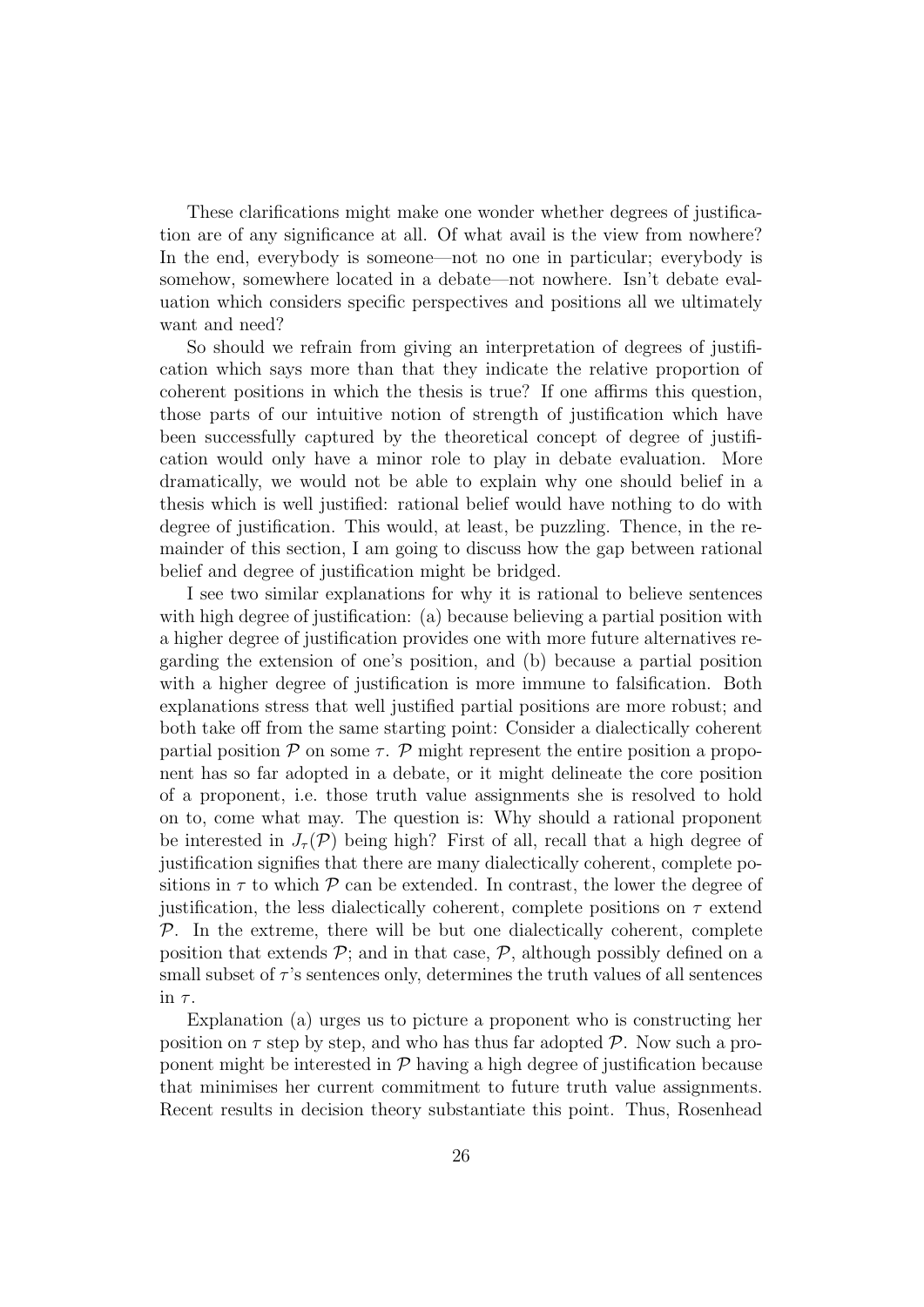(2001) argues that "robustness" is, in general, an adequate decision principle when "there is radical uncertainty about the future, and where decisions can or must be staged sequentially" (p. 181). As the proponent builds up her position (from a certain basis) stepwise and hardly knows what to think about theses she hasn't considered in detail yet, both conditions, in a certain sense, apply in our case. If we say that "an acceptable configuration" which is "reachable" corresponds to, in our case, a complete and dialectically coherent position which extends  $P$ , the following definition of the so-called robustness score boils down to the degree of justification:

The robustness of any of the candidate initial commitments under consideration can then be defined as the ratio of the number of acceptable configurations that are 'reachable' from that commitment, to the total number of configurations which have been identified as having acceptable expected performance at the planning horizon. (Rosenhead, 2001, p. 189)

Why, then, is it rational to believe in theses with higher degree of justification rather than in theses with lower one? It is rational to do so when completing one's own partial position over a dialectical structure because:

- 1. It is rational to adopt a dialectically coherent, complete position.
- 2. It is rational to maximise future options when taking sequential decisions under uncertainty.

This is the first suggestion how the gap between rational belief and degree of justification can be bridged. The second explanation (b) stresses that partial positions with higher degree of justification are more immune to falsification. Assume that  $P$  represents the core beliefs of a proponent. Now if  $J_{\tau}(\mathcal{P})$  is very low, truth values of most sentences in the debate are determined by  $\mathcal P$  and, therefore, fixing a truth value of some sentence in  $\tau$ , i.e. the growth or modification of the background knowledge, risks rendering the entire partial position (conditionally) incoherent. So, if  $J_{\tau}(\mathcal{P})$  is very low, the proponent is inflexible and runs the risk that a single commitment (outside her core position) forces her to modify her core position. If, however,  $J_{\tau}(\mathcal{P})$  is high, the proponent's core position can be coherently combined with many different truth value assignments, the position is flexible and robust against future growth and modification of the background knowledge, it is immune to falsification. This is the second reason why a rational proponent is interested in adopting a partial position with high degree of justification.

Although this reasoning explains to which extent it is rational to adopt a position with high degree of justification, it should be noted, as a caveat, that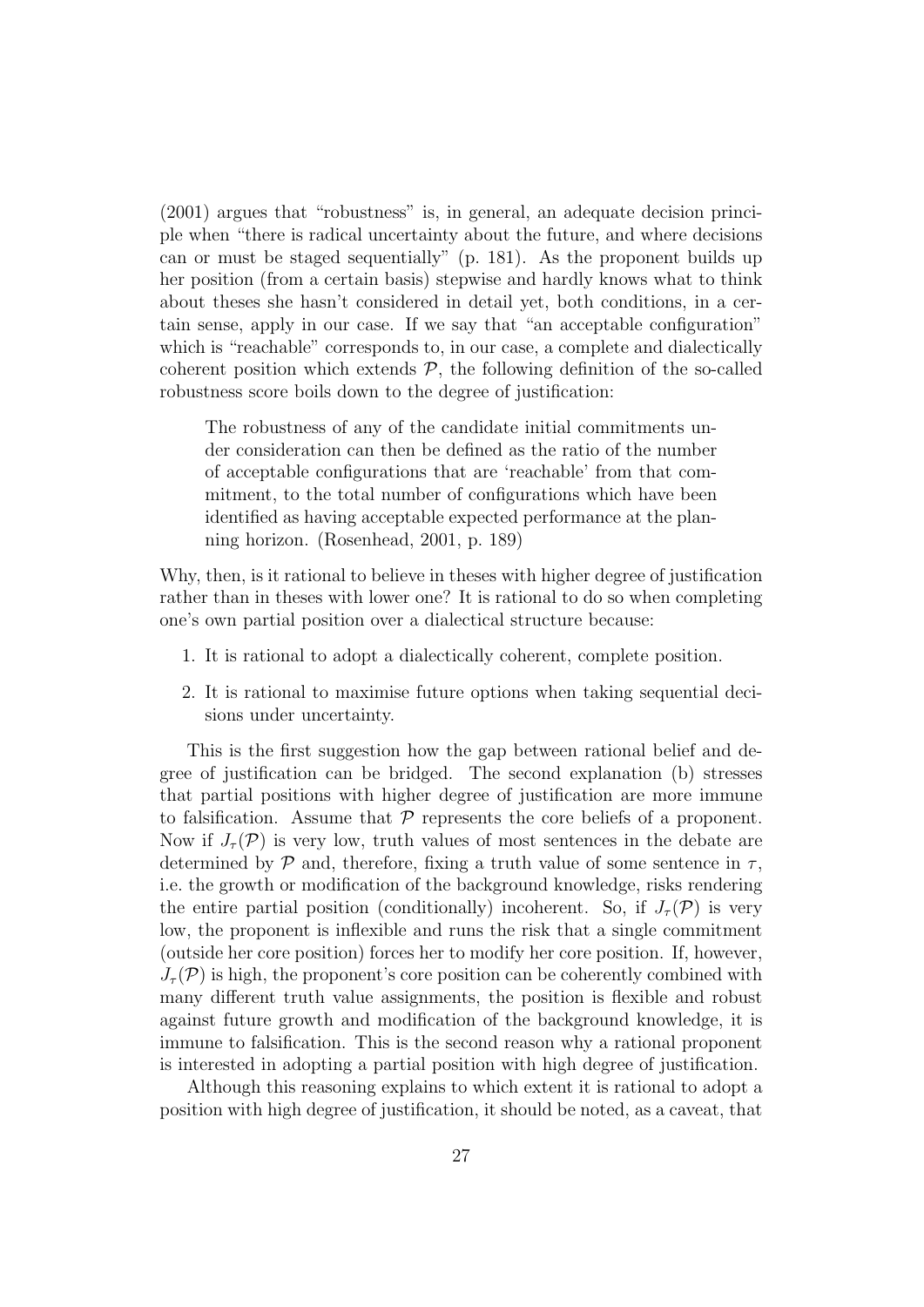it is not unreasonable to adopt a position with low degree of justification in the same sense as it would be unreasonable to adopt a dialectically incoherent position. A proponent who adopts an incoherent position contradicts herself. This is not true for a proponent who adopts a position with low degree of justification. Such a position can still be coherent (unless  $J_{\tau}(\mathcal{P}) = 0$ ). And it might be perfectly rational—e.g. because the proponent is eager to maintain certain theses—to adopt it.

## 8 Conclusion

This paper defined and investigated the quantitative concept of a thesis' degree of justification. That concept explicates our intuitive, comparative notion of strength of justification—a notion we tried to trace by the following, paradigmatic question: What would have to be the case, given the corresponding dialectical structure and body of background knowledge, such that the thesis were actually false? The theoretic concept turned out to fit to our pre-theoretic intuitions, since what typically counts as a support and defence of (attack on) a thesis, actually increases (decreases) its degree of justification. Moreover, the concept of degree of justification has been related to other notions of the theory of dialectical structures, in particular to  $\tau$ -deducibility, and it has been shown to satisfy the axioms of probability theory.

The last section discussed the significance of degrees of justification. I suggested that the apparent gap between rational belief and degree of justification can be bridged with a view to the property of being a robust position. High degree of justification implies high robustness, and this, in turn, ensures that a partial position (a) can be flexibly extended in many different ways when constructing a complete position, and (b) is highly immune to falsification.

# A Appendix: Dialectically coherent positions and complete, closed subdebates in equilibrium

Before we relate the notion of a dialectically coherent position to the concept of a complete, closed subdebate in equilibrium, I repeat, without comment, the relevant definitions from Betz (2009).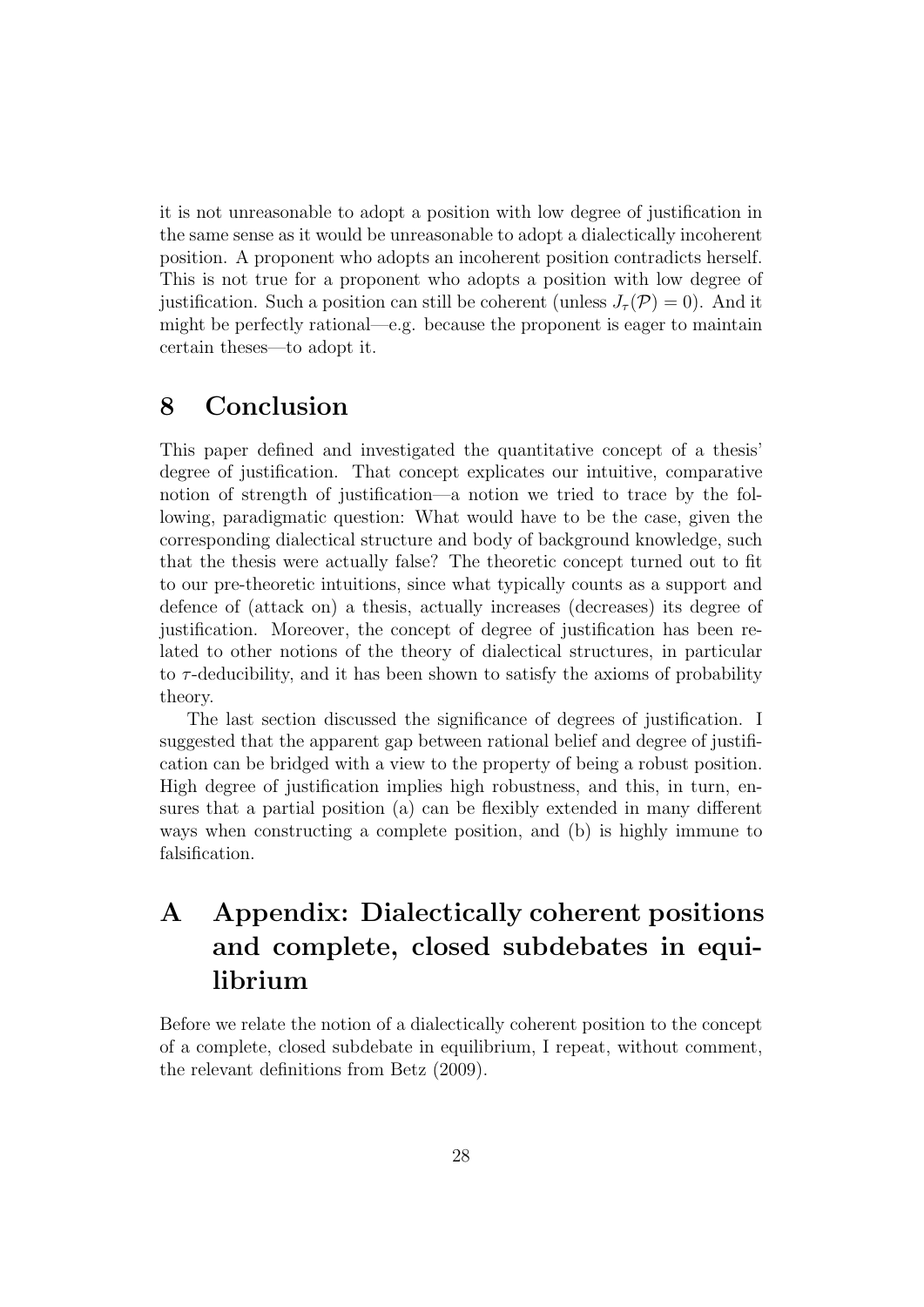**Definition 16 (Validity-function)** Let  $\tau = \langle T, A, U \rangle$  be a dialectical structure. A function  $v: T \to \{0,1\}$  is called a validity-function on  $\tau$  iff for all  $a \in T$ :  $(v(a) = 0 \leftrightarrow \exists b \in T : b \leadsto a \land v(b) = 1)$ .

If the validity-function exists on  $\tau$  and is unique, it is labelled " $\vartheta$ " and an argument  $a \in T$  is called " $\tau$ -valid" iff  $\vartheta(a) = 1$ , " $\tau$ -invalid" otherwise.

**Definition 17 (Free premiss)** Let  $\tau = \langle T, A, U \rangle$  be given. A premiss p of an argument in  $\tau$  is called "bound in  $\tau$ " iff

$$
\exists a \in T : \left[ \vartheta(a) = 1 \land \left( (p \Leftrightarrow C(a)) \lor (p \Leftrightarrow \neg C(a)) \right) \right].
$$

If and only if a premiss is not bound in  $\tau$ , it is "free in  $\tau$ ". The set of all free premisses of  $\tau$  is called  $\Pi_{\tau}$ .

Definition 18 (Equilibrium) A dialectical structure  $\tau = \langle T, A, U \rangle$  is said to be in equilibrium iff not

$$
(p \in \Pi_{\tau} \lor \Pi_{\tau} \vdash_{\tau} p) \land (\neg p \in \Pi_{\tau} \lor \Pi_{\tau} \vdash_{\tau} \neg p)
$$

for some sentence p.

**Definition 19 (Stance-attribution)** Let  $\tau = \langle T, A, U \rangle$ , and  $O = \{o_1, \ldots, o_k\}$ be a set of proponents. A function  $S: O \to \mathbf{P}(T)$  which assigns each proponent a subset  $T_i \subseteq T$  is called a stance-attribution on  $\tau$ .  $\tau_i = \langle S(o_i), A|_{S(o_i)}, U|_{S(o_i)} \rangle$ is the subdebate accepted by  $o_i$ . A proponent  $o_i$  claims that

- All  $p \in \Pi_{\tau_i}$  are true.
- All  $C(a)$  (with  $a \in S(o_i)$  is  $\tau_i$ -valid) are true.

Definition 20 (Closed subdebates) Let  $\tau = \langle T, A, U \rangle$  be a dialectical structure and  $S: O \to \mathbf{P}(T)$  a stance-attribution on  $\tau$ . A subdebate  $\tau_i$  induced by S is called "closed" iff there is no  $a \in (T \setminus T_i)$  such that  $\Pi_{\tau_i} = \Pi_{\tau'}$ ,  $\tau' = \langle S(o_i) \cup \{a\}, A|_{S(o_i) \cup \{a\}}, U|_{S(o_i) \cup \{a\}}\rangle.$ 

Betz (2009) stipulated that a subdebate has to be complete in order to represent a position a proponent can rationally adopt in a debate, for otherwise the status assignment might not even exist on her subdebate. The following attempt to relate the concept of a coherent position (as truth value assignment) and the notion of a closed, complete subdebate in equilibrium will show that subdebates have to satisfy an additional condition in order to represent rational positions: for each sentence whose negation occurs in the debate as well, the proponent has to assert exactly one of both in a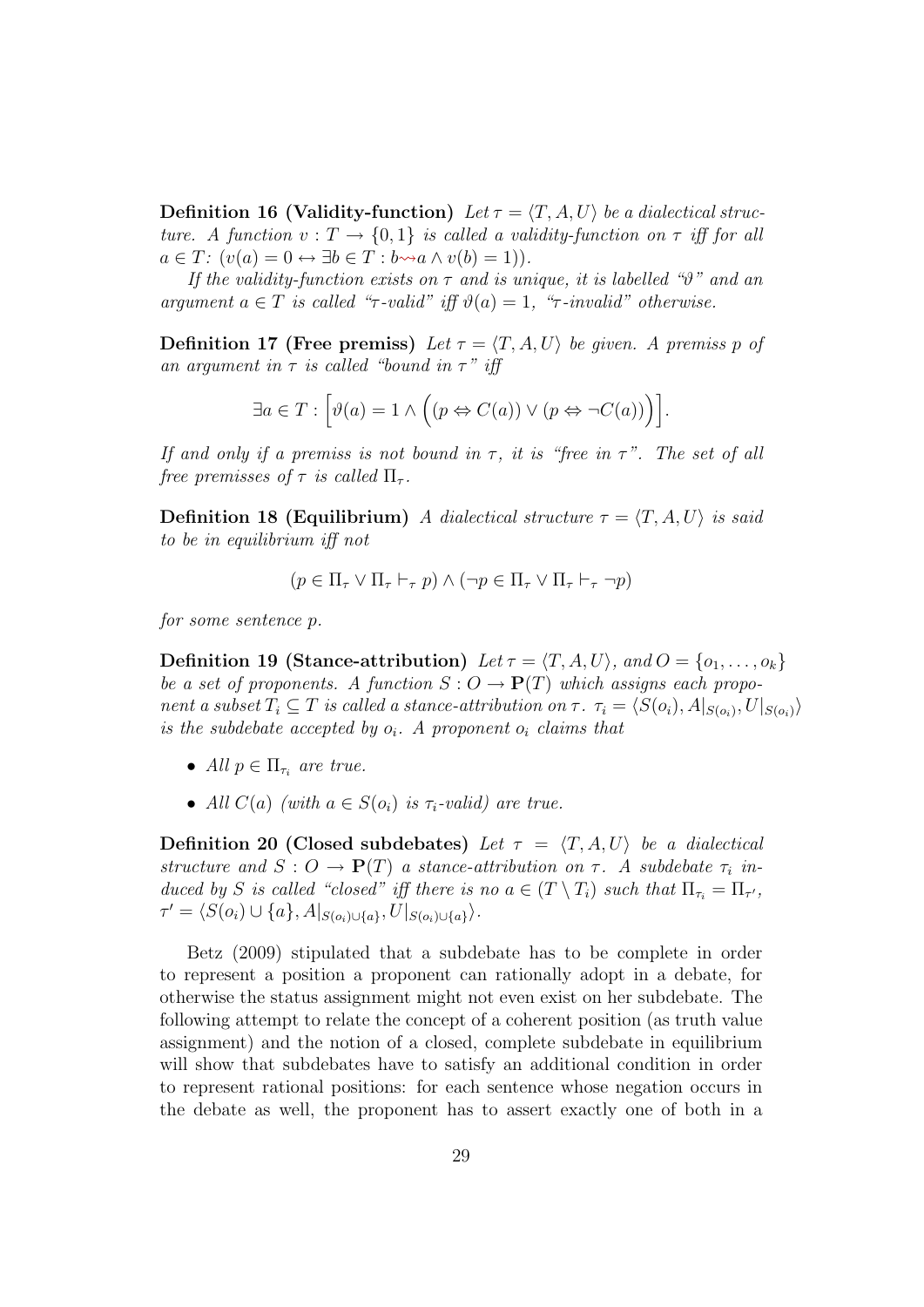thesis. As the completeness condition already required that specific theses exist in a dialectical structure, I propose to modify and extend the definition of a complete stance-attribution as follows instead of introducing a further condition.

Definition 21 (Complete stance-attribution) Let  $\tau = \langle T, A, U \rangle$  be a dialectical structure. The stance-attribution  $S: \{o_1, \ldots, o_k\} \to \mathbf{P}(T)$  is called "complete" iff for every induced subdebate  $\tau_i$  (i = 1...k) there is a  $\tau_i$ -valid thesis  $t \in T_i$  stating either p or  $\neg p$ 

- 1. for every pair of contradictory sentences  $p, \neg p$  which both occur in  $\tau$ while neither p nor  $\neg p$  occurs in  $\tau_i$ ,
- 2. for every conclusion p of a  $\tau_i$ -invalid argument which neither attacks nor supports another argument in  $\tau_i$ , and
- 3. for every red circle C in  $\tau_i$  such that
	- (a) t attacks one of C's arguments,
	- (b) t is neither part of a red circle itself nor connected to a red circle via a red directed path from that circle to  $a<sub>C</sub>$ , and
	- $(c)$  t is assigned the validity value 1 according to a partial evaluation of  $\tau_i$ ,  $\vartheta$ <sub>partial</sub>, which excludes all arguments in red circles.

As a final preliminary concept, we introduce

Definition 22 (Generated v-function) Let  $\tau = \langle T, A, U \rangle$  be a dialectical structure and Q be a complete position on  $\tau$ . A function  $v : T \to \{0, 1\}$  is generated by Q iff for every argument  $a \in T$  with premisses  $p_1, \ldots, p_n$ :

$$
v(a) = 1 \iff \mathcal{Q}(p_1) = \dots \mathcal{Q}(p_n) = \mathbf{t}.
$$

v is called a v-function.

With these definitions at hand, we can now proof

Proposition 6 (Construction of dialectically coherent position) Let  $S$ :  ${o_1, \ldots, o_k} \rightarrow P(T)$  be a complete stance-attribution on the dialectical structure  $\tau = \langle T, A, U \rangle$ . If the induced subdebate  $\tau_i$  is closed, in equilibrium, and the validity function  $\vartheta$  exists on  $\tau_i$ , then there is a dialectically coherent, complete position Q on  $\tau$  such that for the v-function v which is generated  $by$   $Q$ :

$$
\forall a \in T : v(a) = 1 \iff \vartheta(a) = 1.
$$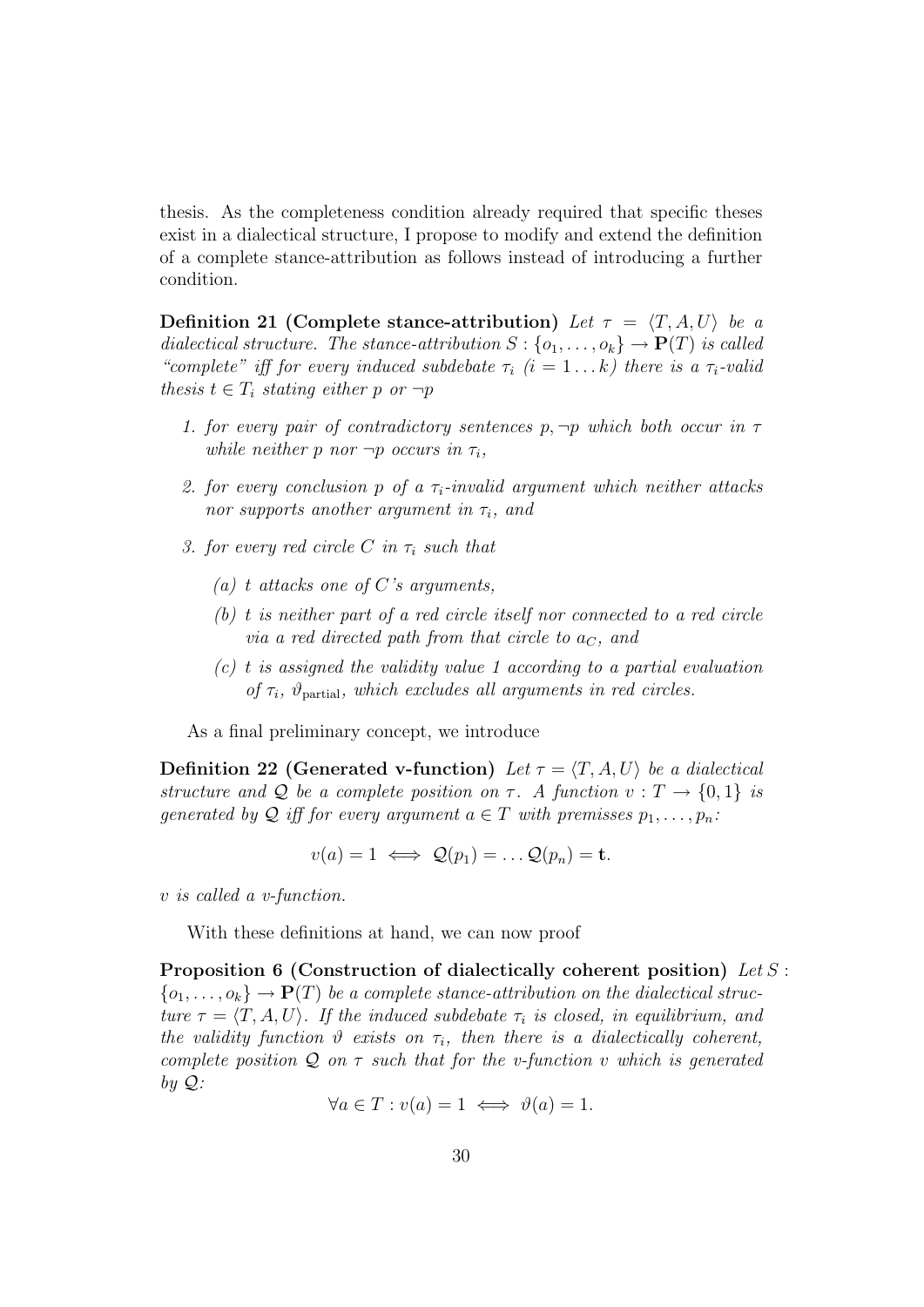Proof: Let  $\Pi_{\tau_i}$  denote the set of free premisses of  $\tau_i$ . We construct  $\mathcal Q$  on  $\tau_i$  first, show that  $\mathcal{Q}|_{\tau_i}$  satisfies the coherence constraints on  $\tau_i$ , and then proceed by extending  $\mathcal Q$  to those sentences that do not occur in  $\tau_i$ .

Step 1: We set for every sentence p that occurs in  $\tau_i$ 

$$
\mathcal{Q}(p) := \begin{cases} \mathbf{t} & p \in \Pi_{\tau_i} \vee \exists a \in T_i : [(p \leftrightarrow C(a)) \wedge \vartheta(a) = 1] \\ \mathbf{f} & \text{otherwise} \end{cases}
$$

To see that  $\mathcal{Q}|_{\tau_i}$  assigns complementary truth values to contradictory sentences (constraint 2 in definition 5), consider p, q with  $q \leftrightarrow \neg p$  occurring in  $\tau_i$ . If p is a  $\tau_i$ -free premiss or the conclusion of a  $\tau_i$ -valid argument, then q is not because  $\tau_i$  is in equilibrium and thence  $\mathcal{Q}(p) = \mathbf{t}, \mathcal{Q}(q) = \mathbf{f}$ . If, in contrast, both p and q are neither  $\tau_i$ -free premisses nor conclusions of  $\tau_i$ -valid arguments, then both are conclusions of  $\tau_i$ -invalid arguments only. Yet as  $\tau_i$  is complete, there are no pairs of contradictory sentences which are but conclusions  $\tau_i$ -invalid arguments. So the second case does not arise. We still have to show that  $\mathcal{Q}|_{\tau_i}$  assigns conclusions the value **t** if the corresponding premisses are true (constraint 3 in definition 5): If for all premisses  $p_1 \ldots p_n$ of some  $a \in T_i$  it holds that  $\mathcal{Q}(p_1) = \ldots = \mathcal{Q}(p_n) = \mathbf{t}$ , then a is by construction not attacked by any  $\tau_i$ -valid argument— $\tau_i$  would not be in equilibrium otherwise—, and therefore  $\mathcal{Q}(C(a)) = t$ .

Step 2: We extend Q to  $\tau \setminus \tau_i$  as follows (note that we consider sentences that do occur in  $\tau$  but not in  $\tau_i$ ): Every sentence p whose negation occurs in  $\tau_i$  is assigned the complementary truth value to  $\mathcal{Q}(\neg p)$ . Every remaining sentence is set to f. Now, let us complete the check for dialectical coherency. Let p, q be two contradictory sentences, not both in  $\tau_i$  (if one of both is in  $\tau_i$ ) the construction ensures that they are assigned complementary truth values). But by completeness of S, there is a thesis in  $\tau_i$  that states either p or q, and therefore the construction guarantees  $\mathcal{Q}(p)$  and  $\mathcal{Q}(q)$  are complementary. Next, does Q satisfy the 'deduction constraint' (constraint 3 in definition 5)? The first thing to note is that every argument  $a \in \tau \setminus \tau_i$  contains at least one premiss which is false. For otherwise, every premiss  $p$  of  $a$  were either (i) a  $\tau_i$ -free premiss in  $\tau_i$ , (ii) a conclusion of a  $\tau_i$ -valid argument, or (iii) the negation of a sentence in  $\tau_i$  that is neither (i) nor (ii). Yet, since by completeness of S the only sentences in  $\tau_i$  that are neither (i) nor (ii) are negations of conclusions of  $\tau_i$ -valid arguments, (iii) amounts to being the conclusion of a  $\tau_i$ -valid argument, i.e. (ii). Hence  $\tau_i$  would not be a closed subdebate. Now because every argument a in  $\tau \setminus \tau_i$  has at least one false premiss, Q satisfies the deduction constraint. Also, this fact guarantees that  $v(a) = 0.$ 

The final proposition tells us how to construct a closed subdebate in equilibrium which corresponds to a given dialectically coherent, complete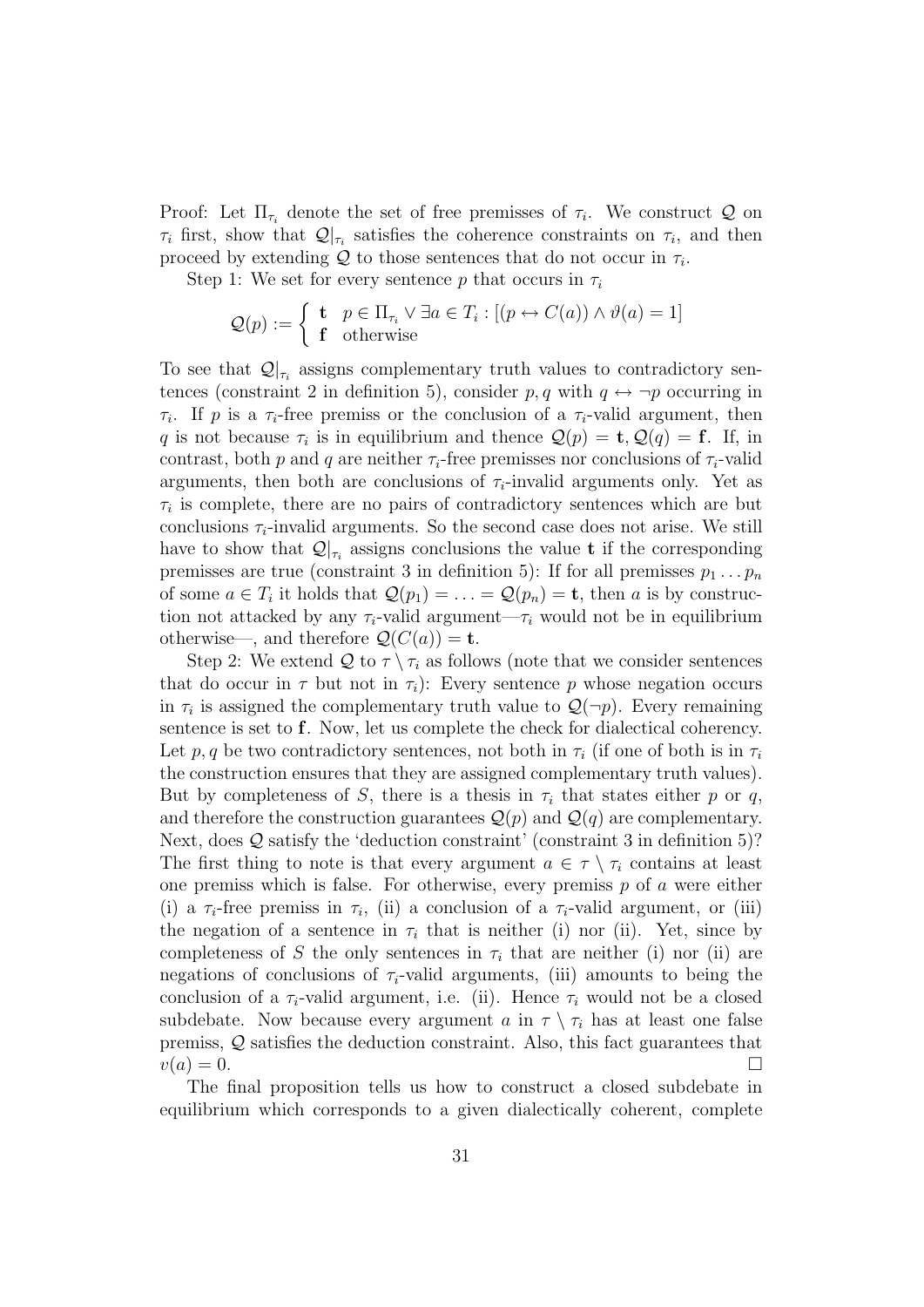position.

Proposition 7 (Construction of stance-attribution)  $Let \tau = \langle T, A, U \rangle$ be a dialectical structure and v a v-function that is generated by a dialectically coherent, complete position  $Q$  on  $\tau$ . There exists a stance-attribution  $S: \{o\} \to \mathbf{P}(T)$  inducing the subdebate  $\tau_o$  such that

- 1. v is a validity function on  $\tau_o$ ,
- 2.  $\tau_o$  is in equilibrium,
- 3.  $\tau_o$  is closed.

Proof: First, we construct  $\tau_o$  iteratively. Let  $T_0 = \emptyset$  and apply the following rule provided  $T_n$  is given

(R) Let  $T^*$  be the set of all arguments  $a \in T \backslash T_n$  such that for every premiss p of a:  $\mathcal{Q}(p) = \mathbf{t}$  or p negates the conclusion of an argument  $b \in T_n$  with  $v(b) = 1$ . If  $T^* = \emptyset$  then  $T_o = T_n$ , STOP. Otherwise  $T_{n+1} = T_n \cup T^*$ .

Ad 1): We show that  $\vartheta : T_o \to \{0, 1\}$  with  $a \mapsto v(a)$  is a validity function on  $\tau_o$ . By construction an argument  $a \in T_o$  has a premiss p with  $\mathcal{Q}(p) = \mathbf{f}$  if and only if there is an argument b which is  $\tau_o$ -valid and attacks a. Thus,  $\vartheta$ does satisfy the recursive definition of a validity function.

Ad 2): Assume that  $\tau_o$  were not in equilibrium, that is there were a sentence p such that both p and  $\neg p$  are (i) a  $\tau_o$ -free premiss or (ii) a conclusion of a  $\tau_o$ -valid argument. If p were a  $\tau_o$ -free premiss in argument a, then (by definition of "free premiss")  $\neg p$  couldn't be the conclusion of a  $\tau_o$ -valid argument. So  $\neg p$  would be a  $\tau_o$ -free premiss in some argument b, too. Because of dialectical coherency,  $\mathcal{Q}(p)$  is complementary to  $\mathcal{Q}(\neg p)$ , and thence the algorithm would not have picked a and b. Yet if  $p$  were the conclusion of a  $\tau_o$ -valid argument,  $\neg p$  would not be  $\tau_o$ -free and would thus be the conclusion of a  $\tau_o$ -valid argument, too. Still, this contradicts the assumption that Q is dialectically coherent.

Ad 3): Assume there were an argument  $a \in T \setminus T_o$  such that adding a to  $\tau_o$  would not increase the set of  $\tau_o$ -free premisses. Then every premiss of a would either be (i) a  $\tau_o$ -free premiss of some argument in  $T_o$  (and thus be true), (ii) the conclusion of a  $\tau_o$ -valid argument's conclusion (and thus be true), or (iii) the negation of a  $\tau_o$ -valid argument's conclusion. Therefore, the rule  $(R)$  would have picked a and would not have stopped.

So not only can we construct dialectically coherent, complete positions from stance-attributions, but, inversely, every coherent position corresponds to a closed subdebate in equilibrium. Note that such a subdebate is not necessarily complete since the dialectical structure  $\tau$  might simply not contain enough theses.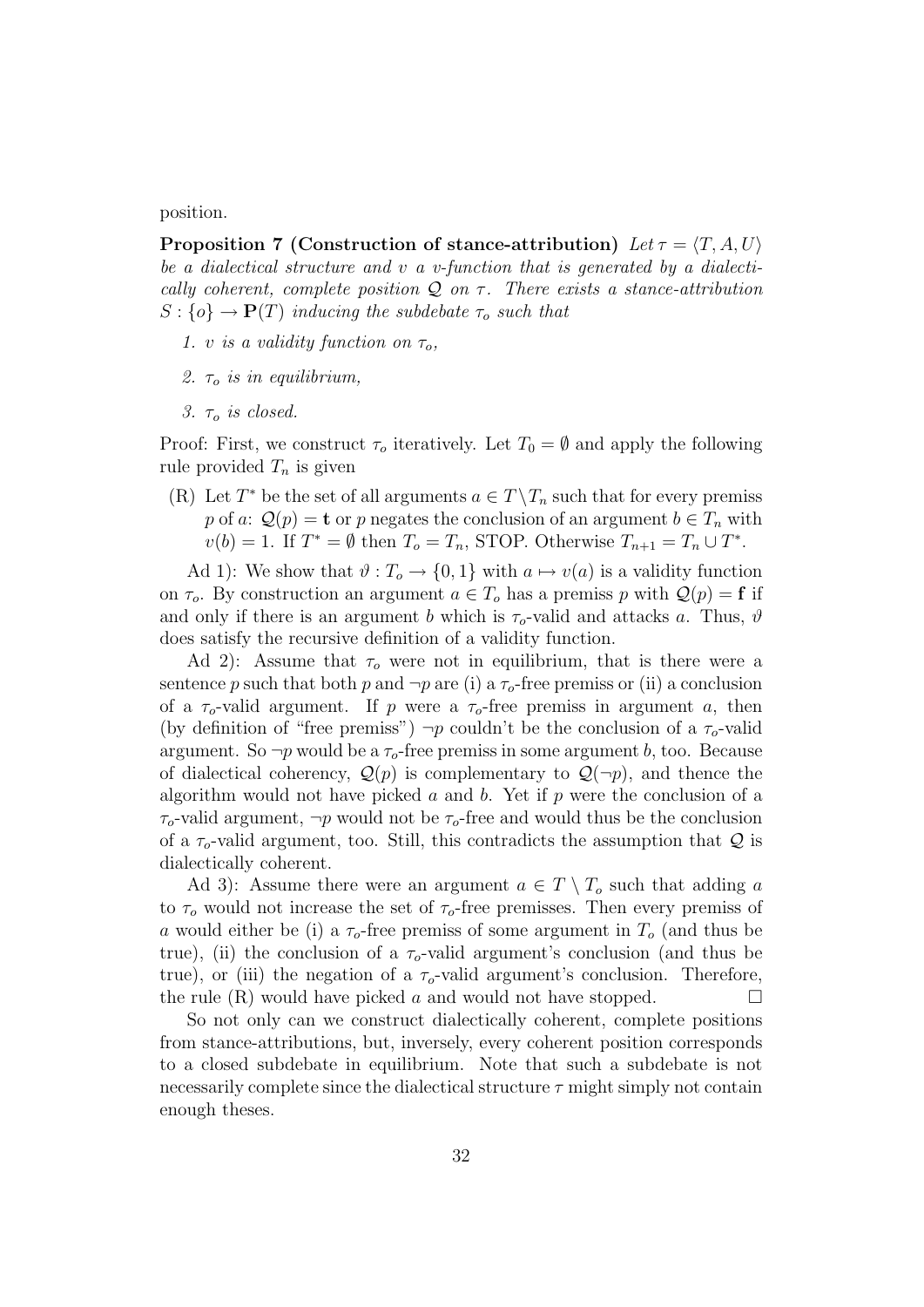# References

- Gregor Betz. Evaluating dialectical structures. Journal of Philosophical Logic, 38(3):283–312, 2009.
- Gregor Betz. Evaluating dialectical structures with Bayesian methods. Synthese, 163:25–44, 2008.
- Andrei Bondarenko, Phan Minh Dung, Robert A. Kowalski, and Francesca Toni. An abstract, argumentation-theoretic approach to default reasoning. Artificial Intelligence, 93(1-2):63–101, June 1997.
- Rudolf Carnap. Logical Foundations of Probability. University of Chicago Press, Chicago, 1950.
- Claudette Cayrol and Marie-Christine Lagasquie-Schiex. On the acceptability of arguments in bipolar argumentation frameworks. In Lluis Godo, editor, ECSQARU, volume 3571 of Lecture Notes in Computer Science, pages 378–389. Springer, 2005.
- Phan Minh Dung. On the acceptability of arguments and its fundamental role in nonmonotonic reasoning, logic programming and n-person games. Artificial Intelligence, 77(2):321–358, 1995.
- Rolf Haenni and Norbert Lehmann. Probabilistic argumentation systems: A new perspective on the dempster-shafer theory. International Journal of Intelligent Systems, 18(1):93–106, 2003.
- Rolf Haenni, Jürg Kohlas, and Norbert Lehmann. Probabilistic argumentation systems. In Jürg Kohlas and Serafín Moral, editors, Handbook of Defeasible Reasoning and Uncertainty Management Systems, volume 5: Algorithms for Uncertainty and Defeasible Argumentation. Kluwer, Dordrecht, 2000.
- Jürg Kohlas. Probabilistic argumentation systems: A new way to combine logic with probability. Journal of Applied Logic, 1(3-4):225–253, June 2003.
- Kathryn B. Laskey and Paul E. Lehner. Assumptions, beliefs and probabilities. Artificial Intelligence, 41(1):65–77, 1989.
- Fangzhen Lin and Yoav Shoham. Argument systems: A uniform basis for nonmonotonic reasoning. In Ronald J. Brachman, Hector J. Levesque, and Raymond Reiter, editors, Proceedings of the 1st International Conference on Principles of Knowledge Representation and Reasoning, pages 245–255. Morgan Kaufmann, 1989.